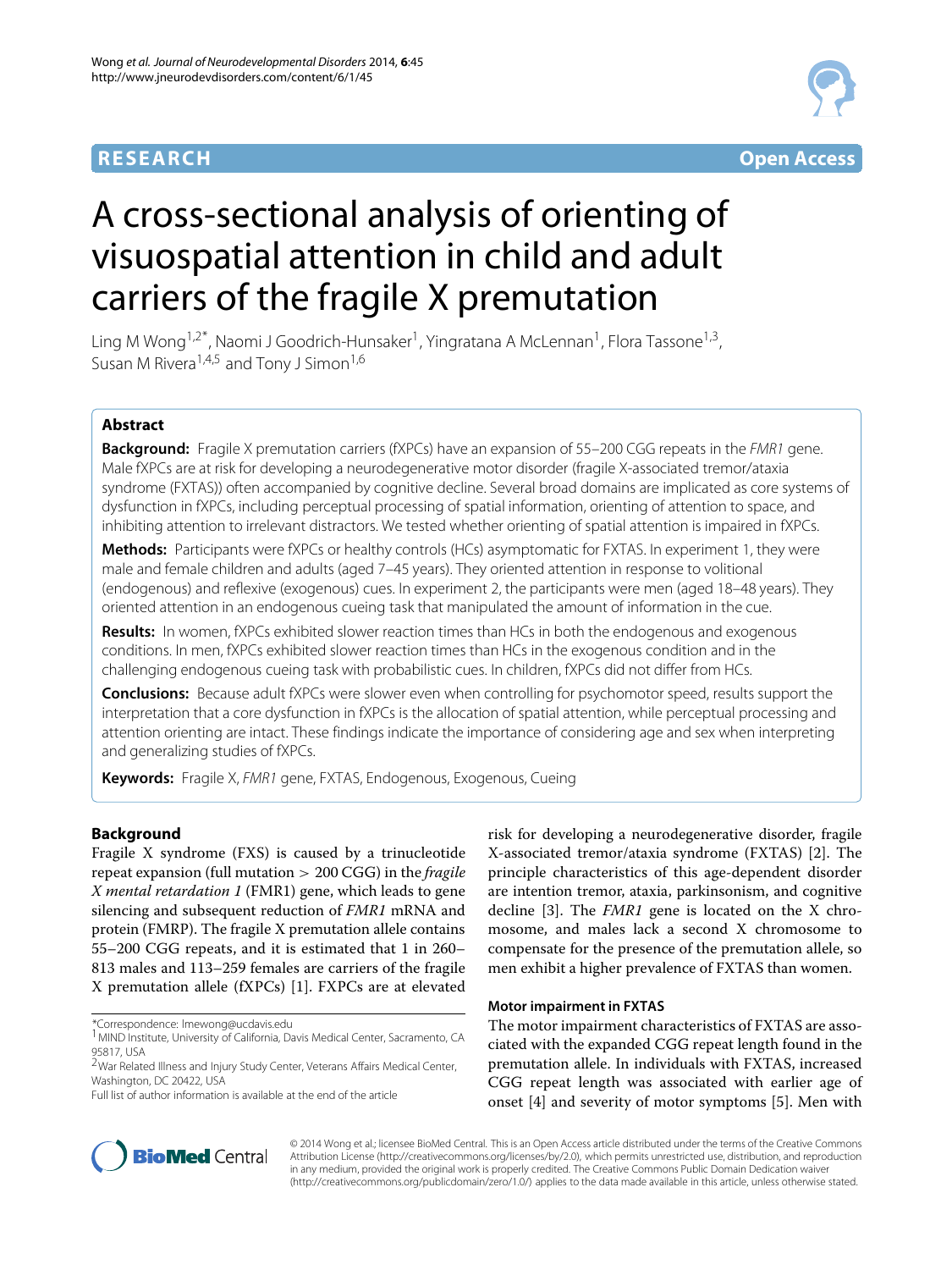FXTAS were slower on a fine motor task [\[6\]](#page-14-5) and exhibited increased intention tremor and postural sway using the CATSYS system [\[7\]](#page-14-6). This system was also sensitive to differences in performance between fXPCs with and without FXTAS [\[7\]](#page-14-6) and between controls and fXPCs without FXTAS [\[8\]](#page-14-7). In the mouse model of the premutation, CGG knock-in (KI) mice exhibited motor impairments in a ladder rung [\[9\]](#page-14-8) and skilled forelimb reaching task [\[10\]](#page-14-9).

Motor impairments might be partially due to underlying problems processing space (visuospatial processing) or using visual representations to produce planned movements (visuomotor coordination). Visuospatial processing is primarily dependent on the magnocellular (M) layers of the lateral geniculate nucleus (LGN), which have relatively high FMRP levels [\[11\]](#page-14-10). The M layers provide input to cortical areas involved with motion perception, spatial vision, and visuomotor coordination, which contrasts with object recognition and color vision subserved by the parvocellular (P) layers of the LGN. Tasks biased towards demands on the M pathway, using psychophysical measures of sensitivity to biological and mechanical motion [\[12](#page-14-11)[-14\]](#page-14-12), were sensitive to a specific M pathway impairment in fXPCs. Additionally, M pathway function in healthy controls, who lack the premutation, relates to FMRP expression [\[15\]](#page-14-13).

#### **Visuospatial processing impairment in fXPCs**

Several studies report that fXPCs exhibit subtle yet significant visuospatial processing impairments [\[16-](#page-14-14)[19\]](#page-14-15). Numerical processes, which build upon visuospatial processes, are also affected [\[20](#page-14-16)[,21\]](#page-14-17). Because these tasks are facilitated by areas such as the parietal cortex, these impairments suggest that parietal cortex structure or function might be atypical in fXPCs. Positron emission tomography (PET) in fXPCs observed hypometabolism in the parietal, temporal, and occipital cortices, which are critical for visuospatial processing [\[22\]](#page-14-18). Structural MRI studies indicate white matter involvement in these regions and in parietal projections of the cerebral peduncles [\[23,](#page-14-19)[24\]](#page-14-20). Complementing these findings in humans, CGG KI mice exhibit age-dependent decline in performance on a parietal cortex-dependent task [\[25\]](#page-14-21), which might relate to the ability to overcome spatial interference [\[26\]](#page-14-22).

#### **Other implicated functional domains**

Orienting of visual attention is necessary for most visuospatial tasks and could be affected in fXPCs. For instance, when relatively large items must be counted, attention must be oriented to individual items in serial, leading to increases in reaction time to enumerate with an increasing number of items [\[27\]](#page-14-23). In this task, male fXPCs were slower than controls [\[18\]](#page-14-24) and in female fXPCs, performance impairment related to CGG repeat length [\[16\]](#page-14-14). Importantly, stimuli were presented foveally, so no eye movements to shift attention were required.

In addition to the collected evidence for visuospatial processing impairment in fXPCs, other findings reveal visuomotor impairment on tasks such as block design [\[28,](#page-14-25)[29\]](#page-14-26). Meanwhile, several studies implicate attentional control impairment as a common feature in fXPCs with and without FXTAS [\[6](#page-14-5)[,30-](#page-14-27)[33\]](#page-14-28). Thus, several broad domains are implicated as core systems of dysfunction in fXPCs: perceptual processing of spatial information, orienting of attention to space, inhibiting attention to irrelevant distractors, or using visual representations to plan and execute movements.

#### **The present study**

The purpose of this study was to determine whether orienting of visual attention is dysfunctional in fXPCs asymptomatic for FXTAS. We assess orienting in terms of top-down, volitional attention, and in terms of bottomup, reflexive attention. It is important to identify whether these abilities are intact, because they may affect performance in other tasks that are not designed to assess attention function, yet nonetheless require orienting of attention to perform the task. For example, performing a paper-and-pencil version of a Stroop task requires a continual orienting of attention to the next word, even if attention is captured when one realizes that one has made an error on the current word.

Although previous studies examined voluntary orienting ability when eye movements were not required, shifts in attention were small in magnitude. In real-world experience, shifts of attention occur over a larger visual angle range and are either volitional movements to endogenous cues ("What time is it? I should look at the clock") or reflexive responses to exogenous cues ("Something just lit up over there. What is it?"). In experiment 1, we tested whether male and female adults and children who were fXPCs were able to effectively deploy volitional and reflexive shifts in attention. The lack of related literature did not justify any specific predictions regarding whether volitional or reflexive attention would be specifically affected in fXPCs. In the only relevant study, adult female fXPCs with impaired inhibitory control produced reflexive saccades of a typical latency, suggesting that reflexive orienting of attention was intact [\[34\]](#page-14-29). Thus, our goal was to describe the pattern in fXPCs.

Typically developing children younger than 8 years of age perform more poorly in volitional attention, but not reflexive attention, tasks than adults [\[35\]](#page-14-30), which is thought to reflect immaturity of volitional attention at a young age. Thus, we expected that typically developing children in our sample, who were mostly older than eight, would not differ in performance relative to adults when controlling for psychomotor speed, although they would exhibit slower reaction times (RTs) [\[35\]](#page-14-30). Meanwhile, we predicted that the premutation allele would be associated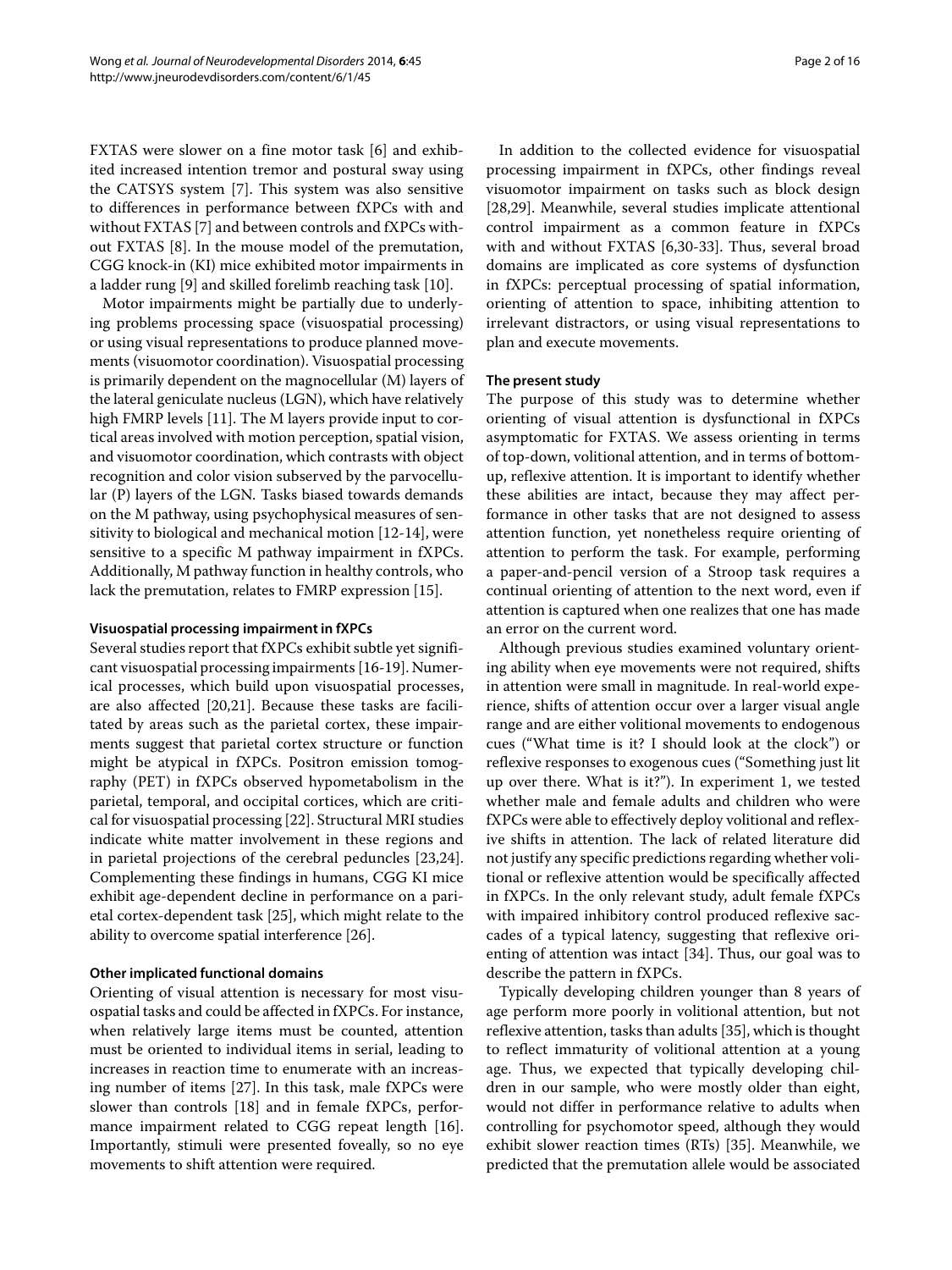with atypical development, such that children who were fXPCs would be impaired in the volitional attention task relative to control children.

Because males lack a second X chromosome, we expected that male fXPCs would be more affected than female fXPCs. We can find no other study that compares cognitive performance between children and adults who are fXPCs, so it is unclear whether we should expect a differential pattern of performance across age in fXPCs. However, because FXTAS is considered a neurodegenerative disorder, we predicted that in fXPCs, men would be more affected than boys. Therefore, adult males were selected as the subgroup for further testing in experiment 2. A subset of adult males from experiment 1 also completed experiment 2, which tested whether fXPCs were able to effectively use spatial information in cues to modulate the orienting of attention in space. Because a growing literature implicates visuospatial processing impairments in fXPCs, we predicted that fXPCs would exhibit impaired ability to use spatial information in cues. By using complementary cueing tasks, we determined whether different aspects of orienting ability were affected in fXPCs asymptomatic for FXTAS.

# **Experiment 1**

#### **Background**

Experiment 1 examined the ability to volitionally and reflexively orient attention. We tested these abilities with a classic cueing paradigm using endogenous and exogenous cues, respectively. Exogenous orienting of attention requires bottom-up processing of visual information and develops at an early age, while endogenous orienting requires top-down control of attention, and develops at a later age [\[35\]](#page-14-30). We tested whether child or adult, male or female fXPCs were impaired relative to healthy controls (HCs) in either or both of these tasks.

#### <span id="page-2-0"></span>**Methods**

#### *Participants*

Participants were 194 male and female children (aged  $7-14$ ) and adults (aged 15-45), including 90 HCs (30 men, 31 women, 16 boys, 13 girls) and 104 fXPCs (25 men, 43 women, 21 boys, 15 girls). The participants were divided into adult and child age groups for two reasons: 1) to minimize confounds due to behavioral or cognitive changes during adolescence and 2) a distribution of ages during recruitment that resulted in relatively few participants aged 12–14 or 15–18 years. An additional five participants completed the task but were identified as outliers and excluded from all analyses (see outlier criteria in ["Methods"](#page-2-0)); they were three men (2 HCs, 1 fXPC) and two women (1 HC, 1 fXPC). All the participants had normal, or corrected to normal, vision.

The participants were recruited through the Neuro Therapeutics Research Institute (NTRI) at the Medical Investigation of Neurodevelopmental Disorders (MIND) Institute at the University of California, Davis Medical Center and from the community through recruitment advertisements. FXPCs were recruited from known FXS pedigrees, and HCs were recruited from pedigrees or the community. Exclusion criteria were acute medical condition such as renal, liver, or cardiac or other disease that may be associated with brain atrophy or dysfunction; current or past history of major DSM-IV Axis I psychiatric disorder; history of head trauma, toxic encephalopathy, encephalitis, or bacterial meningitis; history of alcoholism or drug problem; and use of current medication that affect cerebral blood flow (e.g., beta blockers). This study was approved by the Institutional Review Board and conformed to institutional and federal guidelines for the protection of human participants. Written informed consent was obtained before participation from all the participants.

#### *Procedure*

The study visit involved administration of neuropsychological tests, a blood draw, and battery of cognitive tests. All fXPCs were evaluated by a physician and determined to be asymptomatic for FXTAS.

*Molecular assays.* Molecular data were *FMR1* CGG repeat length and mRNA expression level. Genomic DNA was isolated from peripheral blood leukocytes using standard methods (Puregene Kit, Gentra Inc., Valencia, CA, USA). Repeat length was determined using Southern blot analysis and PCR amplification of genomic DNA as described previously [\[36\]](#page-14-31). All quantifications of *FMR1* mRNA were performed using a 7900 Sequence detector (PE Applied Biosystems, Foster City, CA, USA). Due to difficulties in blood collection or processing, molecular data were not available from all the participants.

*Full-scale IQ (FSIQ).* FSIQ was measured using either the Wechsler Adult Intelligence Scale, third edition (WAIS-III) [\[37\]](#page-15-0), the Wechsler Abbreviated Scale of Intelligence (WASI) [\[38\]](#page-15-1), or the WISC-IV [\[39\]](#page-15-2). Due to time constraints during testing, FSIQ data were not available from all the participants.

*Simple reaction time (SRT) task.* The participants completed a manual simple reaction time task. Data from this task were used in experiments 1 and 2 to control for psychomotor speed. The task parameters were described previously [\[18\]](#page-14-24). Briefly, the participants responded as quickly as possible to the appearance of a stimulus by pressing a button. The stimulus appeared at randomized stimulus-onset asynchrony (SOA) so that its occurrence was unpredictable. Trials with anticipatory responses and outlier RTs were excluded from analysis. The outcome measure was median RT.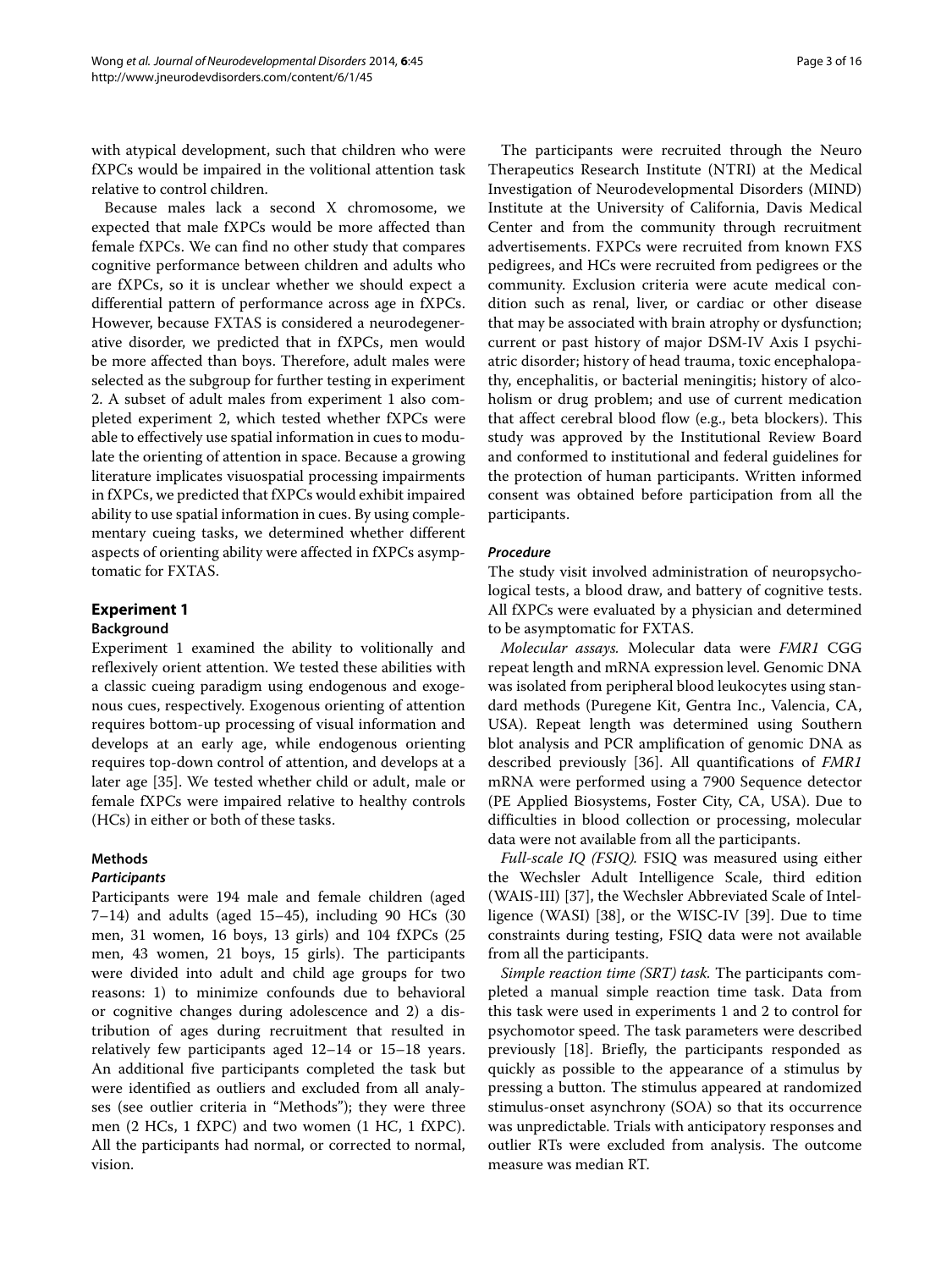*Endogenous/exogenous cueing task.* The task design and setup was identical to that used previously in our lab (Figure [1\)](#page-3-0) [\[40\]](#page-15-3), which was adapted from a previous design [\[41\]](#page-15-4). Briefly, the participants were seated 60 cm from the computer monitor, and they fixated on a cross in the center of the screen  $(0.95^\circ \times 0.95^\circ)$  visual angle (VA)) for 1,000 ms. A cue (150 ms) was used to orient attention to one of four locations. The locations were boxes that remained on screen throughout the experiment (1.91° in diameter, each located 3.82° VA from the center of the fixation cross). Targets appeared either in the cued location (valid cue) or the location directly opposite the cued location (invalid cue). Targets remained on screen until a response was made, up to 3,000 ms. The participants were instructed to



keep their eyes on the cross and to, as quickly as possible, press the button corresponding to the spatial location of the target. After demonstrating proficiency during 10 practice trials, the participants performed a total of 160 experimental trials.

There were two cue conditions: endogenous and exogenous. Each cue condition consisted of 80 trials presented across two blocks. The order in which the two conditions were presented was randomized across participants. In the endogenous cue condition, the cue was a centrally presented arrow pointing toward one of the peripheral boxes. Cues were valid on 80% of the trials and invalid on 20% of the trials and were randomized across the experiment. In the exogenous cue condition, the cue was a luminance change in one of the peripheral boxes. This cue appeared with 50% invalid probability to avoid creating expectancy effects that could result in endogenous cueing. The arrow is considered an endogenous cue because an arrow does not inherently have meaning. We must learn that the arrow implies a rule (i.e., to look to where the arrow is pointing), and therefore, when we see an arrow, we must voluntarily shift our attention to that location. In contrast, a luminance change is considered an exogenous cue, because it is a perceptual stimulus that automatically grabs our attention, so we involuntarily shift our attention to that location.

#### *Statistical analyses*

Trials with anticipatory responses (*<* 150 ms) were excluded. Task RT values were divided by median SRT values to account for differences in psychomotor speed. All subsequent RT analyses presented in this study were performed on these normalized RT (NRT) values.

Within each cue condition, for each SOA and cue validity, trials whose RT was above or below the median by greater than three times the interquartile range (IQR) were identified as outliers and excluded. Eight group categories of the participants were identified, one for each age (adult or child), sex (male or female), and diagnosis group (HC or fXPC). Then, within each of the eight groups, for each cue condition, SOA, and cue validity, any participant whose RT was above or below the median by greater than three times the IQR was identified as an outlier and excluded.

<span id="page-3-0"></span>Student's *t*-tests were used for between-group comparisons of number of outlier trials and error rates. For each cue condition, a group (HC vs. fXPC)  $\times$  sex (male vs. female)  $\times$  age (child vs. adult)  $\times$  validity ANOVA was performed on RT and NRT. Cue cost represents the cost of reorienting attention and was calculated as NRT to invalid trials minus NRT to valid trials. For each cue condition, a group  $\times$  sex  $\times$  age ANOVA was performed on cue cost. Significant interactions were further explored using Tukey's HSD. Within-group comparisons in fXPCs were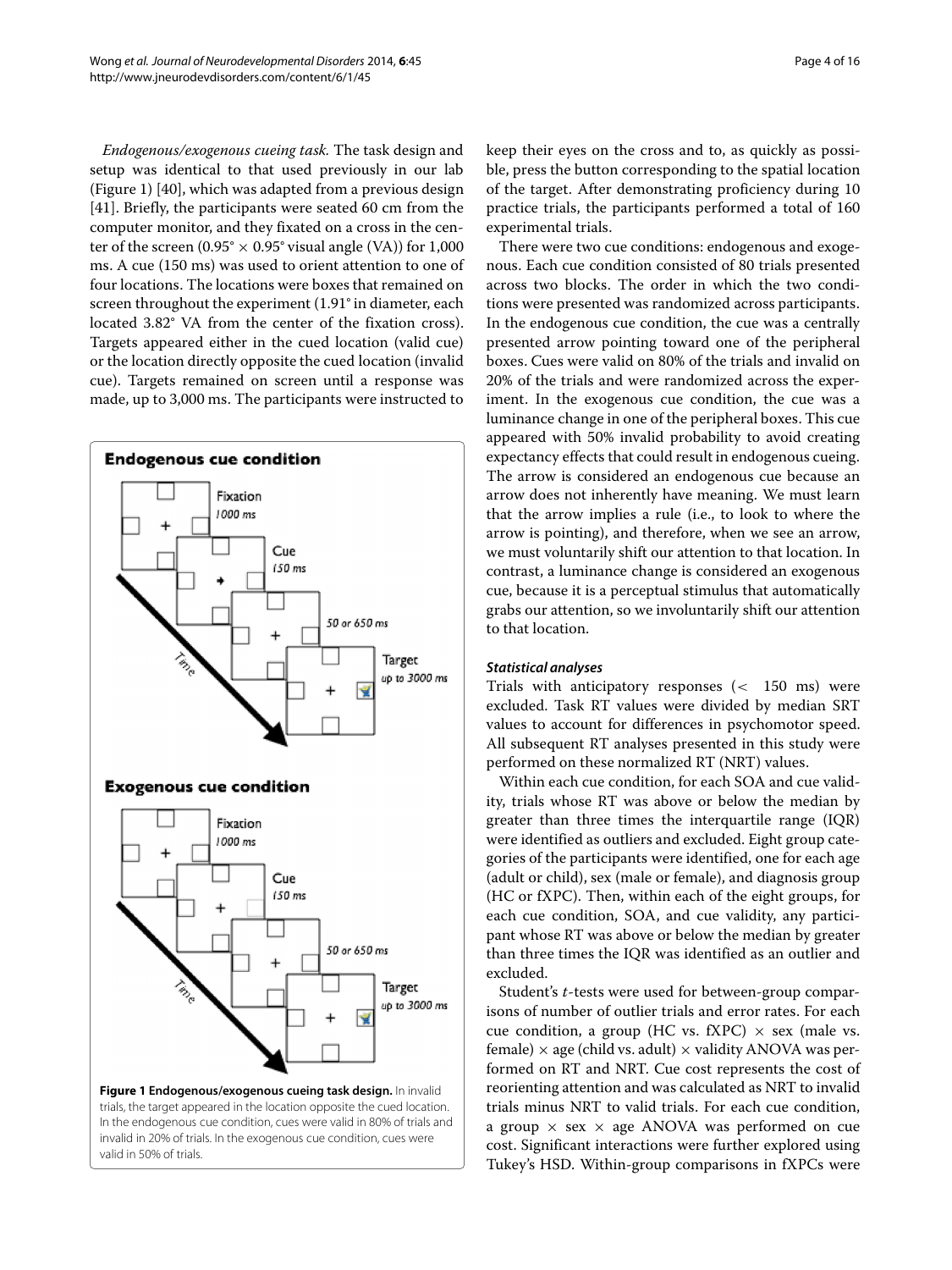used to examine the effect of CGG and mRNA on NRT to valid cues.

#### **Results**

#### *Study sample*

The participant characteristics are shown in Table [1.](#page-4-0) A total of 194 participants, aged 7.6–44.7 years, were included in analyses. The study sample was composed of 55 men (30 HCs, 25 fXPCs), 74 women (31 HCs, 43 fXPCs), 37 boys (16 HCs, 21 fXPCs), and 28 girls (13 HCs, 15 fXPCs). There was no difference in age between HCs and fXPCs in either male group (both *p >* 0.59), but both female groups of fXPCs were older than their control groups (both  $p < 0.01$ ). To account for this, age was included in all models.

CGG data were missing from three men, two women, one boy, and three girls in the HC group (10%, 6%, 6%, and 23% of each group, respectively) and only one boy in the fXPC group (5% of boys). He was confirmed via pedigree analysis to be a fXPC. *FMR1* mRNA data were missing from five men, three women, one boy, and five girls in the HC group (17%, 10%, 6%, and 38% of each group, respectively) and one man, zero women, two boys, and one girl in the fXPC group (4%, 0%, 10%, and 7%, respectively). FSIQ data were missing from five men, eight women, four boys, and one girl in the HC group (17%, 26%, 25%, and 8%, respectively) and one man, six women, ten boys, and one girl in the fXPC group (4%, 14%, 48%, and 7%, respectively). Although the percentage of missing FSIQ data is

<span id="page-4-0"></span>

|  |  |  | Table 1 Experiment 1 participant characteristics |
|--|--|--|--------------------------------------------------|
|--|--|--|--------------------------------------------------|

relatively high for the adult female fXPC group, many women ( $n = 37$ ) did have FSIQ data for analysis.

FSIQ did not differ between HCs and fXPCs for any subgroup except for boys, in which fXPCs had lower FSIQ scores than HCs  $(t = 4.72, p < 0.001)$ . To examine whether these differences impacted behavioral performance, we tested correlations between FSIQ and NRT in the endogenous and exogenous cue conditions. Lower FSIQ was associated with slower NRT in the exogenous  $(r = -0.43,$  $p = 0.04$ ) but not endogenous ( $r = -0.32$ ,  $p = 0.14$ ) condition.

#### *Behavioral performance*

*SRT.* Figure [2](#page-5-0) shows SRT performance across groups. The median  $(\pm SD)$  SRT did not differ between groups of men  $(HCs: 267 \pm 51 \text{ ms}; fXPCs: 270 \pm 32 \text{ ms}; p = 0.79)$ , women  $(HCs: 298 \pm 82 \text{ ms}; fXPCs: 274 \pm 58 \text{ ms}; p = 0.16)$ , boys (HCs:  $334 \pm 82$  ms; fXPCs:  $387 \pm 182$  ms;  $p = 0.24$ ), or girls (HCs:  $367 \pm 84$  ms; fXPCs:  $352 \pm 81$  ms;  $p = 0.64$ ).

#### *Endogenous/exogenous cueing task*

*Outliers.* The number of trials identified as outliers and excluded from analysis was low. In the endogenous cue condition, out of 80 experimental trials, the mean number of excluded trials did not differ (all *p >* 0.16) between groups for men (1.07 vs. 0.68 in HCs vs. fXPCs), women (1.71 vs. 1.09), boys (2.36 vs. 3.24), or girls (2.54 vs. 3.13). Similarly, in the exogenous cue condition, the number of excluded trials did not differ (all *p >* 0.16) between groups

|       |             | HC               |               |            |    | <b>fXPC</b>   |             |          |                  |
|-------|-------------|------------------|---------------|------------|----|---------------|-------------|----------|------------------|
|       |             | $\boldsymbol{N}$ | Range         | Mean (SD)  | N  | Range         | Mean (SD)   | t        | $\boldsymbol{p}$ |
| Men   | Age (years) | 30               | 18.9-40.7     | 30.8(6.3)  | 25 | 18.0-44.7     | 30.1(6.9)   | 0.55     | 0.59             |
|       | CGG         | 27               | $20 - 44$     | 30.0(4.6)  | 25 | $55 - 156$    | 96.1(25.3)  | $-12.9$  | < 0.001          |
|       | <b>mRNA</b> | 25               | $0.97 - 1.77$ | 1.40(0.23) | 24 | $1.85 - 4.89$ | 2.76(0.77)  | $-8.24$  | < 0.001          |
|       | <b>FSIQ</b> | 25               | $85 - 148$    | 118(15)    | 24 | $79 - 143$    | 114(15)     | 0.91     | 0.37             |
| Women | Age (years) | 31               | $20.5 - 40.8$ | 30.6(6.5)  | 43 | 15.4-42.8     | 33.3(5.9)   | $-2.59$  | $0.01*$          |
|       | CGG         | 29               | $28 - 47$     | 31.2(3.7)  | 43 | $67 - 178$    | 95.6 (19.9) | $-20.69$ | < 0.001          |
|       | mRNA        | 28               | $0.9 - 1.98$  | 1.41(0.27) | 43 | $1.55 - 4.62$ | 2.39(0.59)  | $-9.42$  | < 0.001          |
|       | <b>FSIQ</b> | 23               | 89-136        | 112(13)    | 37 | $97 - 148$    | 117(13)     | $-1.31$  | 0.20             |
| Boys  | Age (years) | 16               | $7.6 - 12.8$  | 10.5(1.8)  | 21 | $8.4 - 13.1$  | 10.4(1.4)   | 0.10     | 0.92             |
|       | CGG         | 15               | $20 - 37$     | 29.1(4.7)  | 20 | $55 - 157$    | 87.1 (30.7) | $-8.31$  | < 0.001          |
|       | mRNA        | 15               | $1.06 - 1.8$  | 1.37(0.24) | 19 | $1.6 - 5.05$  | 2.49(0.88)  | $-5.31$  | < 0.001          |
|       | <b>FSIQ</b> | 12               | $101 - 139$   | 120(11)    | 11 | $73 - 113$    | 97(12)      | 4.72     | < 0.001          |
| Girls | Age (years) | 13               | $8.0 - 12.4$  | 10.0(1.6)  | 15 | $7.8 - 14.3$  | 11.1(1.9)   | $-2.40$  | $0.02*$          |
|       | CGG         | 10 <sup>°</sup>  | $25 - 34$     | 30.5(2.6)  | 15 | $57 - 147$    | 98.1 (32.3) | $-8.06$  | < 0.001          |
|       | <b>mRNA</b> | 7                | $1.02 - 1.8$  | 1.39(0.25) | 14 | $1.28 - 5.19$ | 2.61(1.16)  | $-3.75$  | $0.002**$        |
|       | <b>FSIQ</b> | 12               | $90 - 129$    | 110(12)    | 14 | $75 - 139$    | 109 (19)    | 0.17     | 0.87             |

 $p^*$  *p*  $< 0.05$ ; \*\**p*  $< 0.01$ .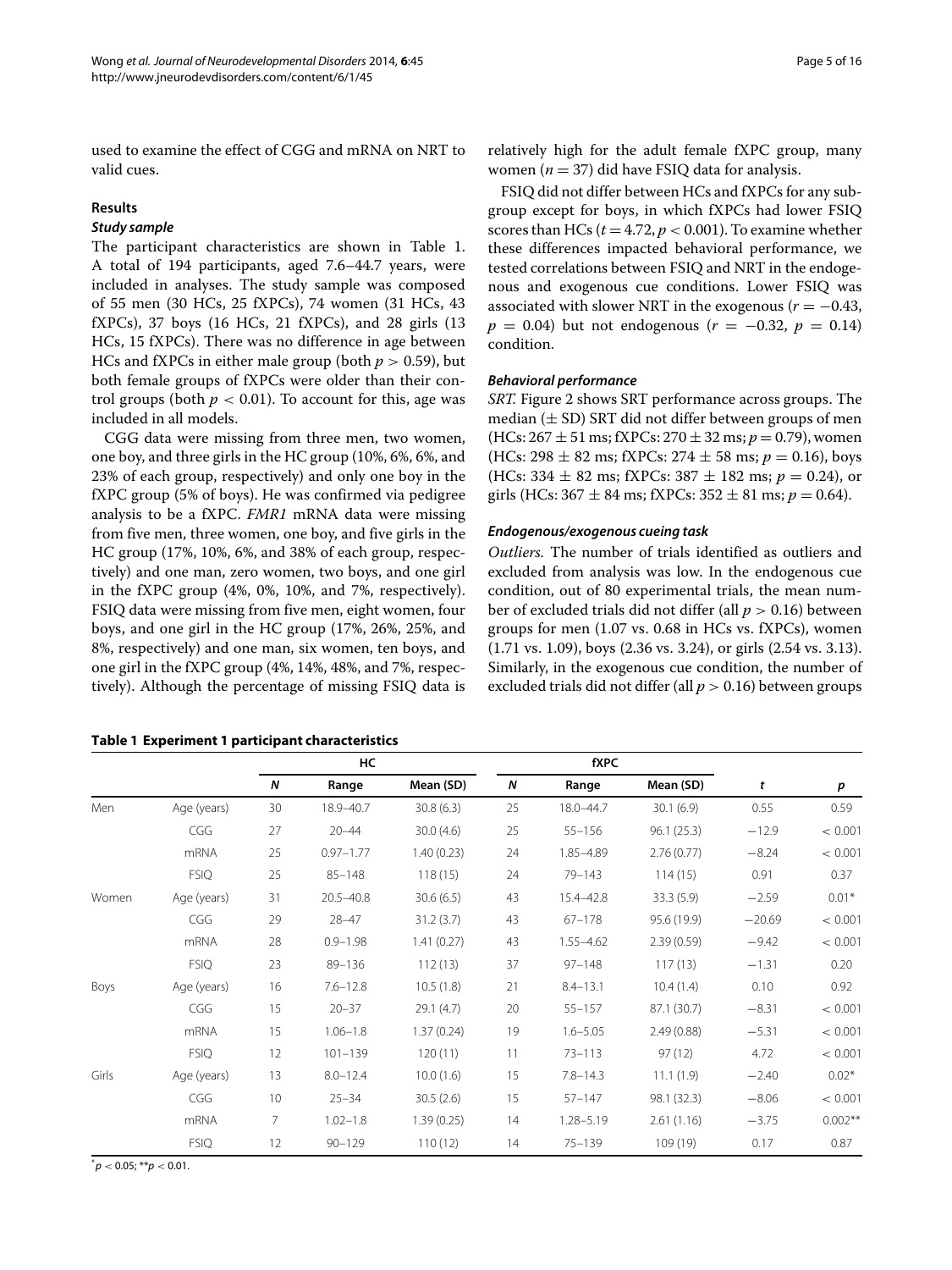

<span id="page-5-0"></span>for men (0.93 vs. 0.84), women (0.77 vs. 1.05), boys (2.75 vs. 3.19), or girls (2.62 vs. 1.27).

*Error rate.* Low error rates indicated that the participants were able to understand and successfully complete the task. In the endogenous cue condition, mean error rates did not differ (all *p >* 0.07) between groups for men (0.01 vs. 0.01 for HCs vs. fXPCs), women (0.02 vs. 0.01), boys (0.05 vs. 0.03), or girls (0.02 vs. 0.05). Similarly, in the exogenous cue condition, error rates did not differ (all *p >* 0.32) between groups for men (0.01 vs. 0.01), boys (0.05 vs. 0.02), or girls (0.02 vs. 0.02). Error rate did differ between groups ( $p = 0.03$ ) for women (0.01 vs. 0.00), but because error rate was so low, this is unlikely to affect the pattern of results.

*Normalized RT.* Results from the ANOVA on NRT are in Table [2.](#page-5-1) In both the endogenous and exogenous cue conditions (Figure [3\)](#page-6-0), there was a main effect of validity such that NRTs were slower to invalid than valid cues  $(p < 0.001)$ . There were also main effects of group, sex, and age (all  $p < 0.001$ ), such that fXPCs, males, and children were slower than their comparison groups. The group  $\times$  sex  $\times$  age, group  $\times$  sex, and group  $\times$  age interactions were all significant (*p <* 0.001). The same pattern of results was observed using RT as the dependent variable instead of NRT (results not shown).

To explore the group  $\times$  sex  $\times$  age interaction further, a group  $\times$  age  $\times$  validity ANOVA was performed for each cue condition, for each sex. In both the endogenous and exogenous condition, a significant effect of group

<span id="page-5-1"></span>

|        | Table 2 Experiment 1 group $x$ sex $x$ age $x$ validity ANOVA |  |  |  |
|--------|---------------------------------------------------------------|--|--|--|
| on NRT |                                                               |  |  |  |

|                                                   |        | Endogenous | <b>Exogenous</b> |            |
|---------------------------------------------------|--------|------------|------------------|------------|
|                                                   | F      | p          | F                | p          |
| Group                                             | 39.61  | < 0.001    | 70.09            | < 0.001    |
| Sex                                               | 235.69 | < 0.001    | 212.47           | < 0.001    |
| Age                                               | 72.61  | < 0.001    | 204.27           | < 0.001    |
| Validity                                          | 377.18 | < 0.001    | 311.88           | < 0.001    |
| Group $\times$ sex                                | 118.08 | < 0.001    | 139.68           | < 0.001    |
| Group $\times$ age                                | 49.54  | < 0.001    | 129.36           | < 0.001    |
| Sex $\times$ age                                  | 16.56  | < 0.001    | 35.15            | < 0.001    |
| Group $\times$ validity                           | 12.30  | < 0.001    | 0.11             | 0.90       |
| Sex $\times$ validity                             | 12.91  | < 0.001    | 7.76             | $0.005***$ |
| Age $\times$ validity                             | 5.41   | $0.02*$    | 0.51             | 0.48       |
| Group $\times$ sex $\times$ age                   | 24.55  | < 0.001    | 24.78            | < 0.001    |
| Group $\times$ sex $\times$ validity              | 2.28   | 0.10       | 1.85             | 0.16       |
| Group $\times$ age $\times$ validity              | 0.93   | 0.39       | 3.35             | $0.04*$    |
| Sex $\times$ age $\times$ validity                | 0.15   | 0.70       | 1.30             | 0.25       |
| Group $\times$ sex $\times$ age $\times$ validity | 0.13   | 0.88       | 0.84             | 0.43       |

 $p^*$   $p < 0.05$ ;  $*$  $p$   $< 0.01$ .

 $(p = 0.02$  and  $p = 0.001$ , respectively) and age was observed in males (both  $p < 0.001$ ). The effect of age was significant in the exogenous condition ( $p = 0.02$ ) but not the endogenous condition in females ( $p = 0.30$ ). As expected, the effect of validity (all  $p < 0.003$ ) was significant for both sexes in both conditions. In sum, these results indicate that male fXPCs exhibited slower NRTs than male HCs, that male children exhibited slower NRTs than male adults, and that in the exogenous condition only, female children exhibited slower NRTs than female adults.

To examine our specific hypotheses, we then examined NRTs to valid cues within each cue condition. We examined whether typical children differed from typical adults and found no difference in the endogenous condition (adjusted  $p = 0.48$ ), while children were significantly slower than adults in the exogenous condition (adjusted  $p = 0.02$ ). We examined whether the premutation allele was associated with atypical development by comparing children who were fXPCs with HC children and found no difference in either condition (both adjusted *p <* 0.48). We examined whether men who were fXPCs were more affected than boys who were fXPCs and found no difference in the endogenous condition (adjusted  $p = 0.08$ ), while boys were slower than men in the exogenous condition (adjusted  $p = 0.01$ ).

*Normalized cue cost.* ANOVA results for cue cost appear in Table [3.](#page-6-1) In the endogenous condition (Figure [4A](#page-7-0)), the main effects of sex and age were significant, such that females exhibited greater cue cost relative to males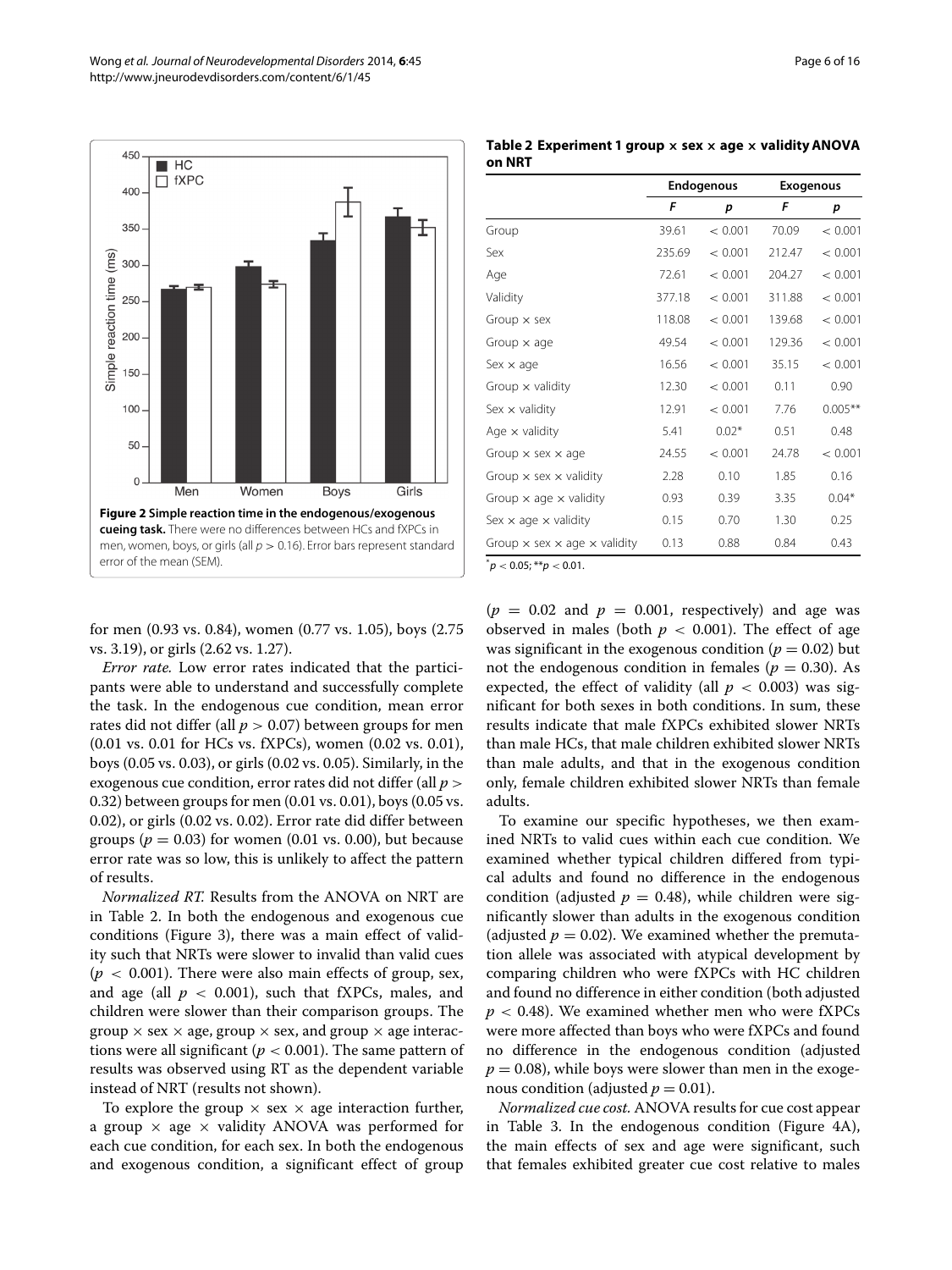

<span id="page-6-0"></span> $(p = 0.006)$ , and children exhibited greater cue cost relative to adults ( $p = 0.02$ ). The group  $\times$  sex interaction was significant, but follow-up analyses revealed that for both males and females, the groups did not differ in cue cost (adjusted  $p = 0.96$  and  $p = 0.10$ , respectively). In the exogenous condition (Figure [4B](#page-7-0)), none of the effects or interactions were significant (all  $p > 0.13$ ). In sum, these results indicate that in the endogenous condition only, females exhibited greater difficulty reorienting attention than males, and children exhibited greater difficulty reorienting attention than adults.

To examine our specific hypotheses, we performed follow-up analyses on cue cost within each cue condition. We examined whether typical children differed from typical adults and found no difference in either condition (both adjusted  $p > 0.19$ ). We examined whether the premutation allele was associated with atypical development by comparing children who were fXPCs with HC children

<span id="page-6-1"></span>**Table 3 Experiment 1 group × sex × age × validity ANOVA on normalized cue cost**

|                                 |      | <b>Endogenous</b> | <b>Exogenous</b> |      |
|---------------------------------|------|-------------------|------------------|------|
|                                 | F    | р                 | F                | p    |
| Group                           | 1.35 | 0.25              | 0.04             | 0.85 |
| Sex                             | 7.64 | $0.006**$         | 2.60             | 0.11 |
| Age                             | 5.26 | $0.02*$           | 2.31             | 0.13 |
| Group $\times$ sex              | 3.86 | $0.05*$           | 1.62             | 0.21 |
| Group $\times$ age              | 0.39 | 0.53              | 0.38             | 0.54 |
| $Sex \times age$                | 0.40 | 0.53              | 1.95             | 0.16 |
| Group $\times$ sex $\times$ age | 0.01 | 0.93              | 0.21             | 0.65 |

 $p^*$  *p*  $< 0.05$ ; \*\**p*  $< 0.01$ .

and found no difference in either condition (both adjusted *p <* 0.61). We examined whether men who were fXPCs were more affected than boys who were fXPCs and found no difference in either condition (both adjusted  $p > 0.56$ ).

*Associations with molecular variables.* In fXPCs only, we tested for an association between performance (i.e., NRT or cost) and molecular variables (i.e., CGG repeat length or mRNA level). In both the endogenous and exogenous cue conditions, we found no significant associations between NRT or cost and CGG repeat length or mRNA level (all  $p > 0.05$ ). This was observed whether we included all fXPCs; separately examined males and females; or separately examined men, women, boys, and girls.

#### **Discussion**

The goal of experiment 1 was to examine the ability of fXPCs to volitionally (endogenous cue condition) and reflexively (exogenous cue condition) orient their attention in space. In this experiment, we compared groups of fXPCs of different ages and sexes (men, women, boys, and girls) to healthy controls. First, we expected that typically developing children in our sample would not differ in orienting ability relative to adults, although they would exhibit slower RTs [\[35\]](#page-14-30). Second, we predicted that the premutation allele would be associated with atypical development, such that children who were fXPCs would be impaired in the volitional attention task relative to control children. Third, because FXTAS is considered a neurodegenerative disorder and males lack a second X chromosome, we expected that male fXPCs would be more affected than female fXPCs, and that fXPCs who were men would be more affected than fXPCs who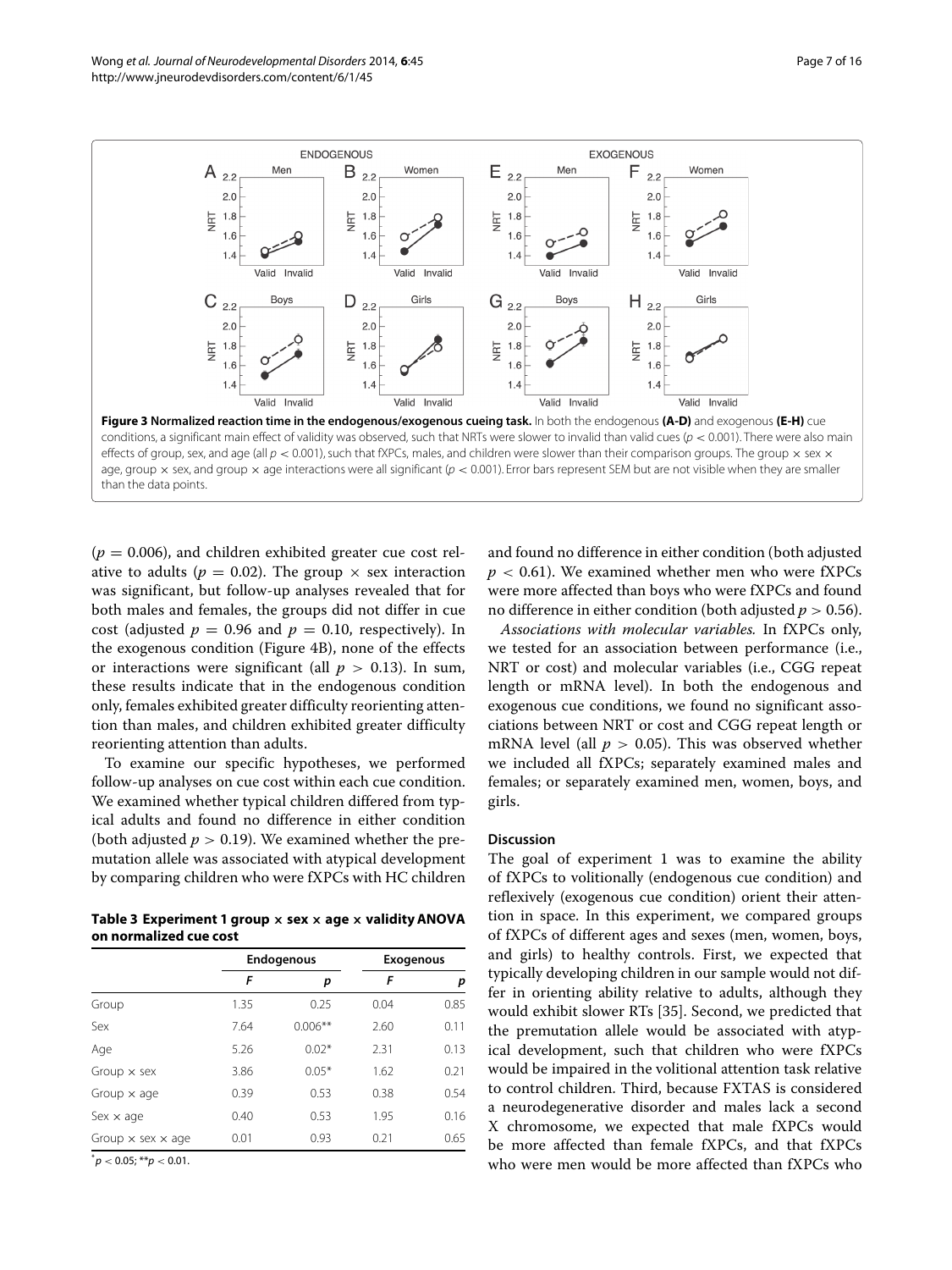

<span id="page-7-0"></span>were boys. We will discuss each of these predictions in turn.

#### *Development of endogenous and exogenous orienting*

We expected that typically developing children in our sample would not differ in orienting ability relative to adults, although they would exhibit slower RTs. We reasoned that psychomotor speed and motor coordination are still developing in children, while volitional attention has mostly developed by age eight [\[35\]](#page-14-30). We observed an effect of age, such that in both cue conditions, boys exhibited slower NRTs than men, and in the exogenous condition only, girls exhibited slower NRTs than women. In support of our hypothesis, we observed that even when controlling for psychomotor speed, typically developing children exhibited slower NRTs than adults in the exogenous condition, but did not differ in cost. This indicates that although children took more time than adults to process the cue information to generate the appropriate response, they did not take relatively more time to reorient attention after an invalid cue.

#### *Premutation allele across sex and age*

We expected that male fXPCs would be more affected than female fXPCs, and that fXPCs who were men would be more affected than fXPCs who were boys. Our results supported our hypotheses, in that we observed interactions between group and sex, and main effects of each, in both cue conditions on NRT. First, we observed that in both cue conditions, male fXPCs were slower than male HCs. Although qualitatively it appeared that the slowing in boys relative to men was largely driven by slowing in young male fXPCs, the interaction of group with age on NRT was not significant. Second, we observed that the main effect of group on cue cost was not significant in either cue condition, indicating intact orienting ability in fXPCs. Third, although the group  $\times$  sex interaction on cue cost was significant in the endogenous cue condition, follow-up analyses revealed that for both males and females, groups did not differ in cue cost.

We also predicted that the premutation allele would be associated with atypical development, such that children who were fXPCs would be impaired in the volitional attention task relative to control children. We found that children who were fXPCs did not differ from HC children either in NRT or cue cost in either cue condition. Lack of group differences in children might reflect a particular developmental trajectory in fXPCs, such that fXPCs truly do not differ from HCs as children, but that agedependent differences emerge later in life. In short, we observed a sex-specific slowing in male fXPCs relative to HCs, intact orienting ability in fXPCs, and no evidence that fXPCs who are boys are particularly affected relative to HCs or fXPCs who are men. Notably, no group differences were observed in boys, even though there were IQ differences between groups and even though IQ correlated with performance in the exogenous condition. This indicates that although differences in overall levels of cognitive functioning had some impact on task performance, this impact was not great enough to produce group differences in performance.

#### *Conclusions*

In summary, because we controlled for psychomotor speed by dividing task RT by psychomotor RT, our results suggest that male fXPCs have slower cognitive (as compared to psychomotor) processing speed required to perceptually process stimuli, allocate attention, and generate a response. This might reflect that male fXPCs experience a greater cost when engaging their attentional processes, as opposed to engaging just a motor response. No interactions between group and validity on NRT were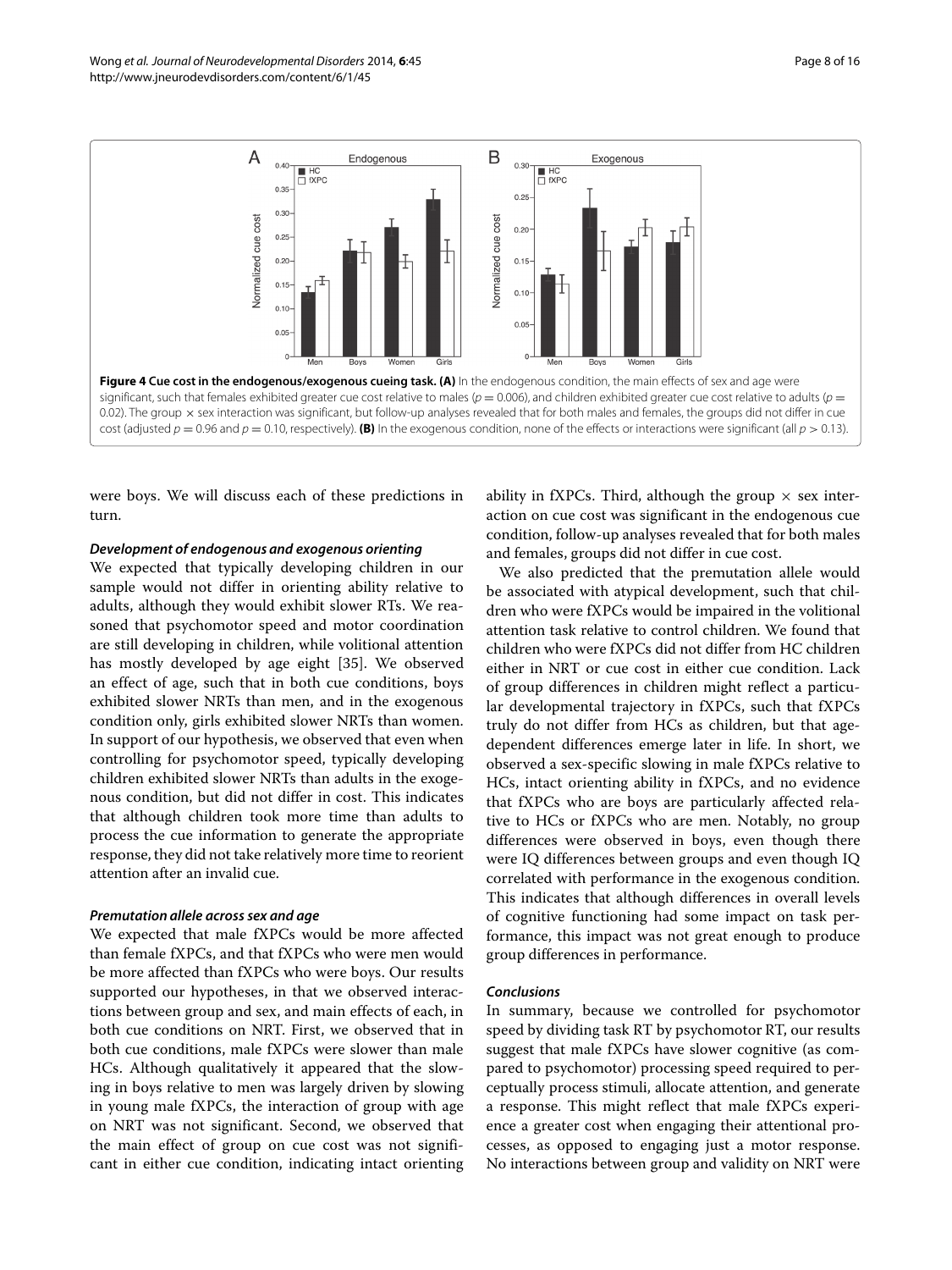observed nor were effects of group on cue cost, indicating that fXPCs were able to orient attention appropriately to cued locations. These two findings, of greater attentional cost with intact orienting ability, indicate that fXPCs are specifically slower at perceptual processing (e.g., identifying the cue or target stimulus) or allocating attention resources (i.e., interpreting the cue and deciding where to shift attention). In the next experiment, we examined these possibilities in adult male fXPCs compared to HCs. We tested whether fXPCs were slower at perceptual processing by manipulating the saliency of the target and whether they were slower at allocating attention resources by manipulating the amount of information in the cue.

### **Experiment 2 Background**

Experiment 2 examined the ability to use probabilistic cues to volitionally orient attention. We tested this ability by replicating a paradigm used by Hahn et al. [\[42\]](#page-15-5), which was a modification of a classic Posner cueing task. This task requires the interpretation of endogenous centrally presented cues to orient attention, not just to one location in space but sometimes to two, three, or four locations in space. Because these cues have more or less information about where the upcoming target will appear, successful use of the cues to orient attention results in faster NRT when fewer locations are cued. Additionally, this task utilizes high- and low-saliency targets, which allows us to examine the effect of bottom-up perceptual processing. Specifically, if perceptual processing is intact, we should observe facilitated (faster) responses to high-saliency targets relative to low-saliency targets. Thus, compared to experiment 1, this task allows for a more detailed assessment of volitional orienting, while still allowing for an assessment of perceptual processing.

#### **Methods**

#### *Participants*

Thirty-six male adults (17 HCs and 19 fXPCs) participated in experiment 2. All fXPCs were evaluated by a physician and determined to be asymptomatic for FXTAS. All the control participants completed the Tremor Disability Rating Scale [\[2\]](#page-14-1). Of 31 common actions, one control participant reported difficulty or disability on two actions ("using eyedrops" and "threading a needle"). Because this participant's performance was not extreme, he was included in all analyses as a HC.

#### *Procedure*

Experiment 2 data were collected during the study visit described for experiment 1.

*ADHD assessment.* ADHD diagnoses are more prevalent, and symptoms are more elevated, in fXPCs relative to controls [\[43-](#page-15-6)[46\]](#page-15-7). Adults with ADHD have been found to

produce longer saccade latencies and increased anticipatory saccades [\[47\]](#page-15-8). Therefore, we measured ADHD status as a potential confound. ADHD status was measured using the 66-item Conners' Adult ADHD Rating Scale (CAARS) [\[48\]](#page-15-9). The participants completed a self-report, and an observer-report was completed by a spouse, partner, family member, or close friend. Scores were adjusted according to established age and sex norms. Due to time constraints during testing and inability to collect observer reports during testing, ADHD data were not available from all the participants.

*Spatial attentional resource allocation task* (*SARAT*). The experiment was presented via E-Prime 2.0.8.90 [\(http://www.pstnet.com\)](http://www.pstnet.com). The participants were seated 60 cm from the eye-tracking monitor in a chin rest to maintain head position. The participants were observed during task performance to ensure appropriate task performance. The task was begun only after the participant successfully completed practice trials to demonstrate understanding of task instructions.

This task (Figure [5\)](#page-8-0) replicated parameters used by Hahn et al. [\[42\]](#page-15-5). The participants were instructed to fixate on a central circle containing a fixation cross, to use cues appearing within the circle to find the peripheral target, and to press a button as quickly as possible when the target was detected. Some participants noted that it was difficult not to look at the target once it was detected; they were instructed to return their gaze to the center once the target disappeared. The fixation circle and four circles in the corners of the screen remained on display throughout the experiment. The target was a  $3 \times 3$  checkerboard pattern of one of two equally probable target intensities (high: grey squares were 80% grey; low: grey squares were 20% grey),

<span id="page-8-0"></span>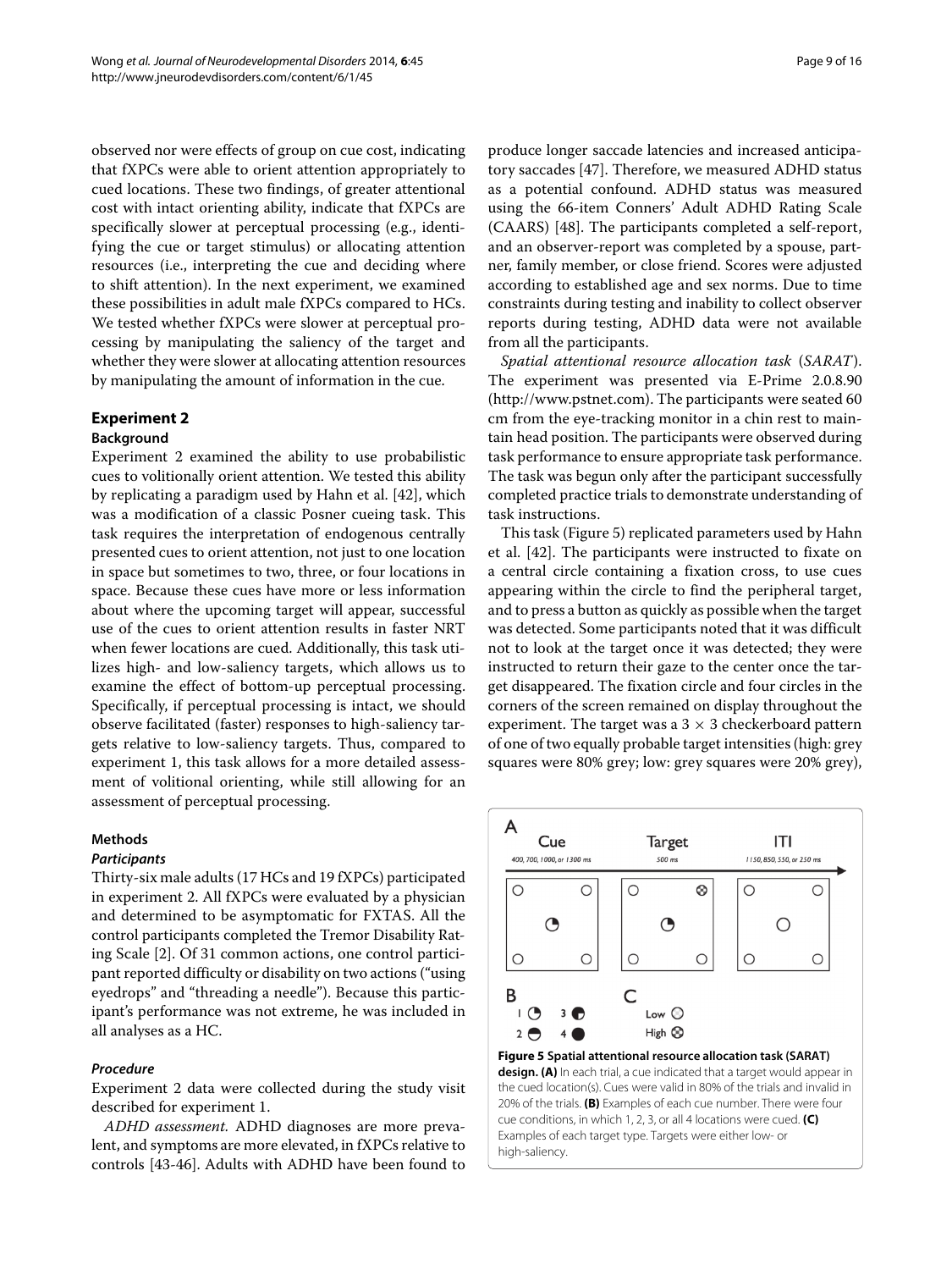appearing within one of the four corner circles. With the eyes in the center of the screen, the outer edges of the fixation circle were positioned at 1.3° – 1.5° VA, and the target circles were positioned at 10° – 12.5° VA.

The number of cued locations (1, 2, 3, or 4) was manipulated by darkening 1, 2, 3, or all 4 quadrants of the central circle. For example, a cue with the top half of the circle darkened indicated that the target would appear in one of the two top corners, with equal probability. Cues varied in duration (400, 700, 1,000, or 1,300 ms) and provided invalid information in 20% of trials with one, two, or three cued locations. The participants were informed that the cues were not always valid, but they should use the cues regardless. The target appeared for 500 ms, and the cue remained on screen until 500 ms after target offset. The inter-trial interval varied (250, 550, 850, or 1,150 ms) so that the duration of each trial was 2,700 ms.

In some trials, the cue was not followed by a target ("no-target trials"). In some trials, no cues or targets were presented, and the fixation cross remained on screen for the entire trial ("no-event trials"). These were interspersed throughout the task to jitter trial timing. All trials lasted for 2,700 ms. In each of 8 blocks, a total of 81 trials were presented: 32 valid trials, 16 no-target trials, 6 invalid target trials, and 27 no-event trials. All trial types were randomized within each block, and the order of trial presentation remained constant across the participants. The dependent measures were reaction time and accuracy in target detection.

#### *Statistical analyses*

Outlier trials were identified as trials with anticipatory responses or extreme RTs. Trials with RT less than or equal to 150 ms (anticipatory responses) were excluded. Then, for each cue validity, cue number, and target saliency, trials whose RT was above or below the median by greater than three times the IQR was identified as an outlier and excluded. Similarly, within each group, the participants whose RT was above or below the median by greater than three times the IQR was identified as an outlier and excluded.

As our laboratory has done previously, we used median SRT from a separate task to control for psychomotor speed. Therefore, the dependent measure of performance was RT in the SARAT task divided by SRT ("normalized RT" (NRT)). A group (HC vs. fXPC)  $\times$  age  $\times$  cue number  $(1-4)$  × saliency (low vs. high) ANCOVA was performed on NRT to valid cues. A second ANCOVA including the factor of validity (valid vs. invalid) was also performed for cue numbers 1–3. Finally, a group  $\times$  age  $\times$  cue number  $(1-3)$  × saliency ANCOVA was performed on normalized cue cost (calculated as NRT to invalid cues minus NRT to valid cues). Within-group comparisons in both groups were used to examine the effect of ADHD scores on NRT to valid cues. Within-group comparisons in fXPCs were used to examine the effect of CGG and mRNA on NRT to valid cues.

#### **Results**

#### *Study sample*

The participant characteristics are shown in Table [4.](#page-9-0) Due to unexpected time constraints during testing, one HC did not complete the IQ assessment or blood draw.

The mean age  $(\pm$  SD) was 31.4  $\pm$  5.64 for HCs and  $31.6 \pm 7.25$  for fXPCs, which did not differ significantly  $(t = -0.07, p = 0.94)$ . CGG repeat length was available from 17 fXPCs, and mRNA level was available from 16 fXPCs (i.e., missing from two and three fXPCs, respectively). The two fXPCs lacking CGG repeat length data were confirmed via pedigree analysis to be fXPCs. The mean CGG repeat length was  $29.56 \pm 5.48$  (range: 20– 44) for HCs and  $98.26 \pm 23.54$  (range: 55–146) for fXPCs, which differed significantly  $(t = -12.33, p < 0.001)$ . One participant expressed two variants of the premutation allele (120 and 156), so the mean CGG value (138) was used for correlation testing. Because his performance was not extreme, he was included in all analyses. The mean mRNA value was  $1.41 \pm 0.21$  (range: 1.10–1.76) for HCs and  $3.11 \pm 1.39$  (range: 1.85–7.81) for fXPCs, which differed significantly  $(t = -4.84, p < 0.001)$ .

FSIQ data were available from 16 HCs and 19 fXPCs (i.e., missing from one HC). Groups did not differ on FSIQ or SRT. Mean FSIQ was  $119 \pm 9.8$  for HCs and  $118 \pm 12.8$ for fXPCs and did not differ between groups ( $t = 0.17$ ,  $p =$ 0.87). Mean SRT was 241  $\pm$  24.7 for HCs and 259  $\pm$  27.9

|  |  |  | Table 4 Experiment 2 participant characteristics |
|--|--|--|--------------------------------------------------|
|--|--|--|--------------------------------------------------|

<span id="page-9-0"></span>

|             | HС |               |           | fXPC |             |            |          |         |
|-------------|----|---------------|-----------|------|-------------|------------|----------|---------|
|             | N  | Range         | Mean (SD) | N    | Range       | Mean (SD)  |          | p       |
| Age (years) | 17 | $24 - 40$     | 31.4(5.6) | 19   | $22 - 48$   | 31.6(7.3)  | $-0.07$  | 0.94    |
| <b>FSIQ</b> | 16 | $100 - 140$   | 119(9.8)  | 19   | $97 - 143$  | 118 (12.8) | 0.17     | 0.87    |
| SRT (ms)    | 17 | 208-332       | 241(24.7) | 19   | $223 - 315$ | 259(27.9)  | $-0.82$  | 0.42    |
| CGG         | 16 | $20 - 44$     | 30(5.5)   | 17   | $55 - 146$  | 101(23.6)  | $-12.12$ | < 0.001 |
| mRNA        | 14 | $1.10 - 1.76$ | 1.41(0.2) | 16   | 1.85-7.81   | 3.11(1.39) | $-4.84$  | < 0.001 |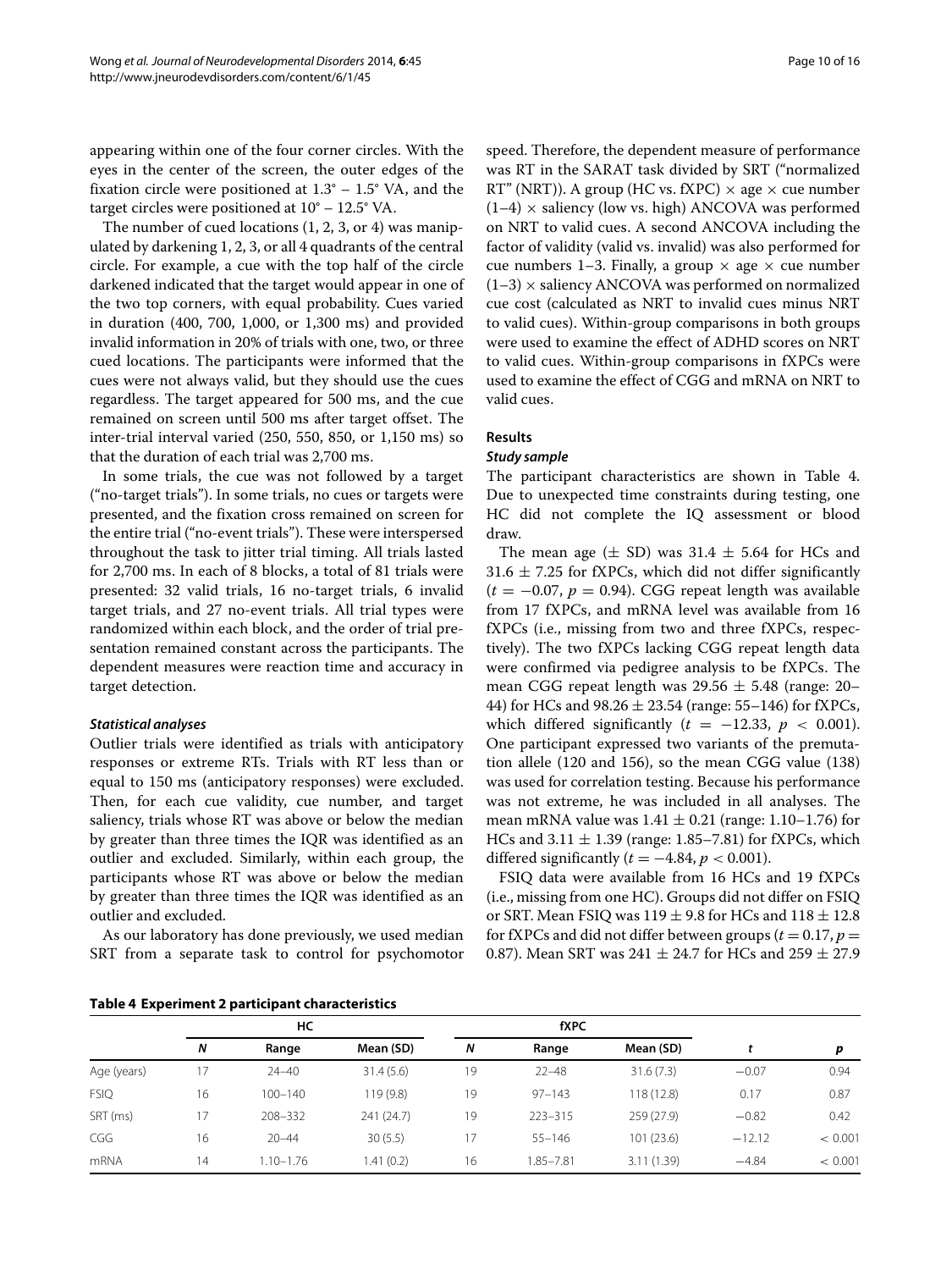for fXPCs and did not differ between groups ( $t = -1.76$ ,  $p = 0.09$ .

ADHD self-report data were available from 15 HCs and 18 fXPCs (i.e., missing from two HCs and one fXPC), and observer-report data were available from 13 HCs and 15 fXPCs (i.e., missing from four HCs and four fXPCs). None of the ADHD subscale scores differed between groups (all *p >* 0.61). No participants met ADHD criteria on both the self- and observer-report, though one HC and four fXPCs met ADHD criteria on the Total Symptoms subscale of the observer- and self-report, respectively.

#### *Behavioral performance*

*Outliers.* Although the number of trials identified as outliers were few (HCs:  $4.14 \pm 3.45$ , fXPCs:  $2.74 \pm 2.64$ ), more outliers were identified for HCs than fXPCs  $(t =$ 5.62, *p <* 0.001). No participants were identified as outliers or excluded.

*Error rate.* Error rates were low for HCs  $(0.02 \pm 0.02)$ and fXPCs (0.01  $\pm$  0.01) and did not differ between groups  $(t = 0.87, p = 0.39).$ 

*Normalized RT.* Table [5](#page-10-0) shows the results of the ANCO-VAs on NRT. The first ANCOVA included all four cue numbers as predictors, while the second ANCOVA included only cue numbers one to three. Because the fourcue cannot be invalid, the main effect or interactions with validity were not included in the first ANCOVA. Results from these ANCOVAs are shown in Figure [6A](#page-10-1),B.

Figure [6A](#page-10-1) shows NRT for validly and invalidly cued trials. Even after controlling for simple reaction time, fXPCs were slower than HCs ( $p < 0.001$  in both the four-cue and three-cue ANCOVA). As expected, the effect of validity in the three-cue ANCOVA was significant ( $p = 0.02$ ). Both groups show a qualitative pattern of increased NRT with more validly cued locations, although the effect of cue number was not significant (both  $p > 0.17$ ).

#### <span id="page-10-0"></span>**Table 5 Experiment 2 group × age × validity × cue number × saliency on NRT**

|                           |       | Endogenous | <b>Exogenous</b> |           |  |
|---------------------------|-------|------------|------------------|-----------|--|
|                           | F     | р          | F                | р         |  |
| Group                     | 20.44 | < 0.001    | 40.98            | < 0.001   |  |
| Age                       | 9.79  | $0.002**$  | 9.02             | $0.003**$ |  |
| Validity                  |       |            | 5.48             | $0.02*$   |  |
| Cue number                | 1.79  | 0.17       | 0.27             | 0.76      |  |
| Saliency                  | 20.41 | < 0.001    | 38.74            | < 0.001   |  |
| Group $\times$ age        | 58.92 | < 0.001    | 89.76            | < 0.001   |  |
| Group $\times$ validity   |       |            | 0.65             | 0.42      |  |
| Group $\times$ cue number | 0.07  | 0.93       | 0.16             | 0.86      |  |
| Group $\times$ saliency   | 0.09  | 0.76       | 0.02             | 0.89      |  |

 $p^*$  *p*  $< 0.05$ ; \*\**p*  $< 0.01$ .



<span id="page-10-1"></span>Even after controlling for simple reaction time, fXPCs were slower than HCs (*p <* 0.001 in both the four-cue and three-cue ANCOVA). As expected, the effect of validity in the three-cue ANCOVA was significant ( $p = 0.02$ ). Both groups showed a pattern of increased NRT with more validly cued locations, although the effect of cue number was not significant (all *p >* 0.17). **(B)** NRT to valid cues, for high- and low-saliency targets. As expected, the participants were slower to respond to low contrast targets than to high-contrast targets (*p <* 0.001 in both the four-cue and three-cue ANCOVA). FXPCs were as slow to respond to the high-contrast targets as HCs were to respond to the low-contrast targets  $(t = -0.97, p = 0.34)$ . The interaction between group and saliency was not significant (both *p >* 0.76). The interaction between group and age was significant (both *p <* 0.001), such that NRT to valid cues increased with age in HCs ( $r = 0.60$ ,  $p <$ 0.001) but decreased with age in fXPCs (*r* = −0.24, *p* = 0.003). **(C)** Cue cost for each number of cued locations. As expected, the effect of cue cost was significant, such that as the number of cued locations decreased, and the spatial predictability of the target increased, cue cost also increased ( $p = 0.004$ ). **(D)** Cue cost for each number of cued locations, for high- and low-saliency targets. The effect of salience was significant, such that cue cost was greater for low-saliency than high-saliency targets ( $p = 0.009$ ). Error bars represent SEM but are not visible when they are smaller than the data points.

For display purposes, Figure [6B](#page-10-1) shows NRT for validly cued trials, though the analysis included invalidly cued trials as well. As expected, the participants were slower to respond to low-contrast targets than to high-contrast targets ( $p < 0.001$  in both the four-cue and three-cue ANCOVA). FXPCs were as slow to respond to the highcontrast targets as HCs were to respond to the lowcontrast targets ( $t = -0.97$ ,  $p = 0.34$ ). The interaction between group and saliency was not significant (both *p >* 0.76), suggesting that differences in perceptual processing time (facilitated responses for high-saliency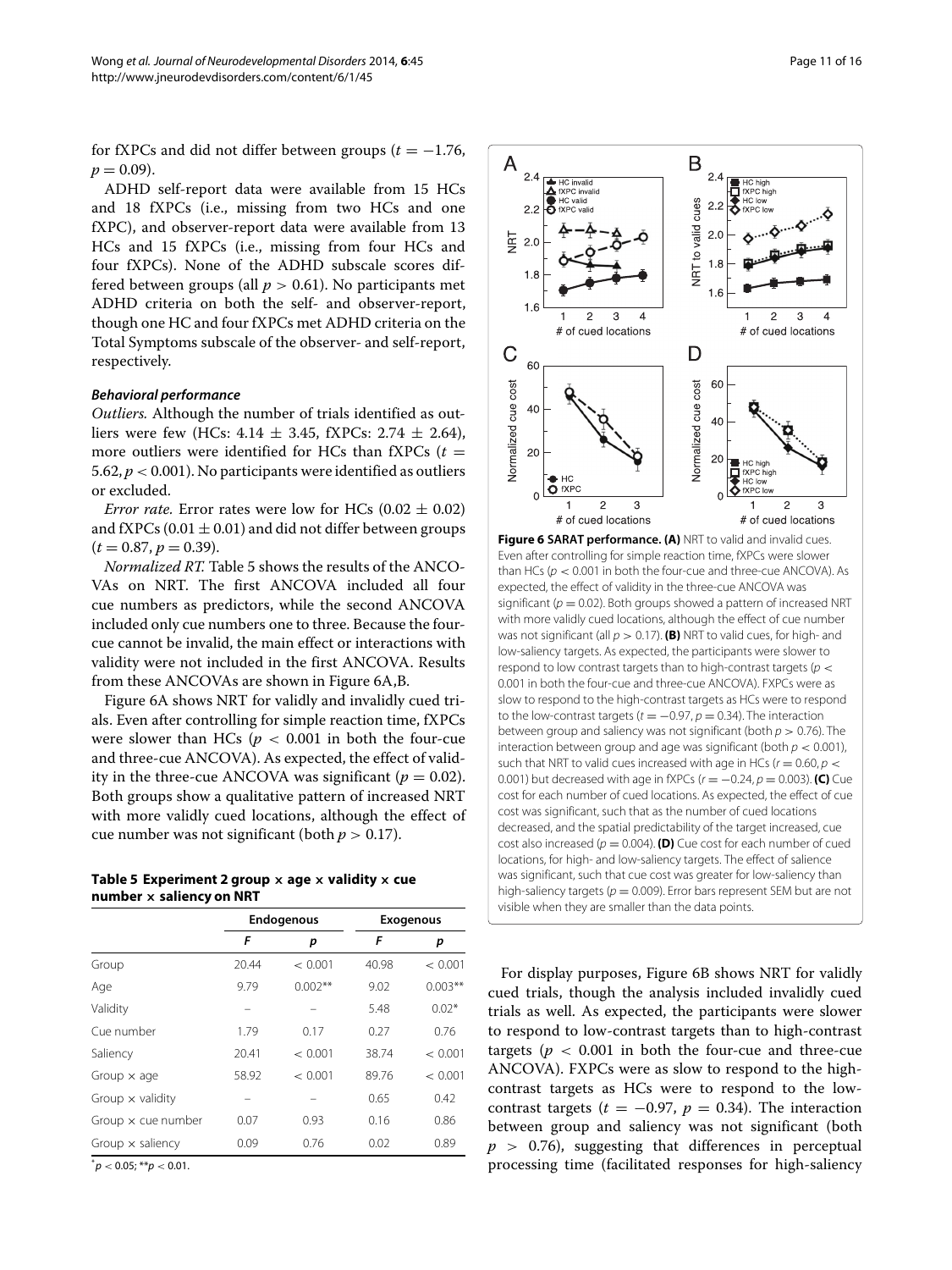relative to low-saliency targets) are not responsible for the group differences found in NRT. The interaction between group and age was significant (both  $p < 0.001$ ), such that NRT to valid cues increased with age in HCs  $(r = 0.60, p < 0.001)$  but decreased with age in fXPCs  $(r = -0.24, p = 0.003)$ . Thus, fXPCs were slower than HCs but showed an improvement in performance with age.

*Cue cost on normalized RT.* Table [6](#page-11-0) and Figure [6C](#page-10-1) show the results of the ANCOVAs on normalized cue cost. As expected, the effect of cue cost was significant, such that as the number of cued locations decreased, and the spatial predictability of the target increased, cue cost also increased ( $p = 0.004$ ). As seen in Figure [6D](#page-10-1), the effect of salience was significant, such that cue cost was greater for low-saliency than high-saliency targets ( $p = 0.009$ ).

#### *Associations between task performance and other measures*

*ADHD scores.* We tested for an association between performance and ADHD scores within each group. We found that in fXPCs, NRT to valid cues was negatively correlated with self-report of ADHD symptoms in the total score  $(p = 0.04)$ , inattention score  $(p = 0.04)$ , and index score  $(p = 0.03)$ . In other words, lesser self-reported ADHD symptoms were associated with worse performance, suggesting that fXPCs may have difficulty assessing their attention problems. There were no significant associations between performance in fXPCs and observer-report or between performance in HCs and either self- or observer-report.

*Molecular variables.* In fXPCs only, we tested for an association between performance and molecular

<span id="page-11-0"></span>**Table 6 Experiment 2 group × age × cue number × saliency on cue cost**

|                                                          | One-cue to three-cue |           |
|----------------------------------------------------------|----------------------|-----------|
|                                                          | F                    | р         |
| Group                                                    | 0.15                 | 0.70      |
| Age                                                      | 1.25                 | 0.27      |
| Cue number                                               | 5.82                 | $0.004**$ |
| Saliency                                                 | 7.01                 | $0.009*$  |
| Group $\times$ age                                       | 0.55                 | 0.46      |
| Group $\times$ cue number                                | 0.13                 | 0.88      |
| Age $\times$ cue number                                  | 1.54                 | 0.22      |
| Group $\times$ saliency                                  | 0.01                 | 0.95      |
| Age $\times$ saliency                                    | 1.34                 | 0.25      |
| Cue number $\times$ saliency                             | 0.13                 | 0.88      |
| Group $\times$ age $\times$ cue number                   | 1.09                 | 0.34      |
| Group $\times$ age $\times$ saliency                     | 0.00                 | 0.95      |
| Group $\times$ cue number $\times$ saliency              | 0.51                 | 0.60      |
| Age $\times$ cue number $\times$ saliency                | 2.33                 | 0.10      |
| Group $\times$ age $\times$ cue number $\times$ saliency | 0.23                 | 0.79      |

\**p <* 0.05; \*\**p <* 0.01.

variables. We found that NRT to valid cues increased with increasing CGG repeat length  $(r = 0.49, p = 0.03)$ , but not with increasing mRNA level  $(r = 0.05, p = 0.85)$ .

#### **Discussion**

FXTAS is a neurodegenerative disorder that predominantly affects males and is more likely to occur in older individuals. Thus, any signs of dysfunction related to cognitive decline associated with FXTAS are most likely to be observed in adult male fXPCs. In experiment 1, we found that male fXPCs were slower than male HCs in both volitional and reflexive attentions. Given this theoretical justification and experimental finding, experiment 2 was performed in adult male fXPCs. In the second experiment, we expected that factors other than cue validity, such as amount of information in the cue or salience of the target, would also impact group performance. Thus, the goal of experiment 2 was to examine the ability of fXPCs to use probabilistic cues to volitionally orient attention. We hypothesized that in this challenging volitional orienting task, fXPCs would exhibit impairment relative to HCs.

First, we found that fXPCs exhibited slower RTs than HCs, even when controlling for psychomotor speed. This suggests that male fXPCs experience greater cost when engaging attention, as opposed to engaging a motor response. Second, we found that fXPCs were able to use probabilistic cues to volitionally orient attention. This was observed as a pattern of faster RT when fewer locations were cued, which did not differ from HCs. Third, we found that fXPCs were not slower than HCs at reorienting attention when the cue was invalid. This was observed as a lack of group  $\times$  validity interaction. Fourth, both groups were slower to respond to low-saliency targets than to high-saliency targets, but there was no group  $\times$ saliency interaction on NRT, suggesting that perceptual processing was intact in fXPCs. Fifth, group interacted with age, such that NRT increased with age in HCs but decreased with age in fXPCs. Because RT performance across the life span typically follows an inverted U-shaped function, one possibility is that the typical RT improvements observed in young adulthood in HCs is delayed in fXPCs. Further testing of fXPCs in a younger age range is needed to assess this possibility. Finally, cue cost did not differ between groups. This indicates that when controlling for psychomotor speed, the ability to orient attention in response to cues was intact in fXPCs.

In summary, results from experiment 2 demonstrate that adult male fXPCs exhibited volitional attention impairments relative to HCs, as measured by slower RTs. Other aspects of performance, specifically perceptual processing and ability to use cue information to effectively deploy attention, were intact in fXPCs.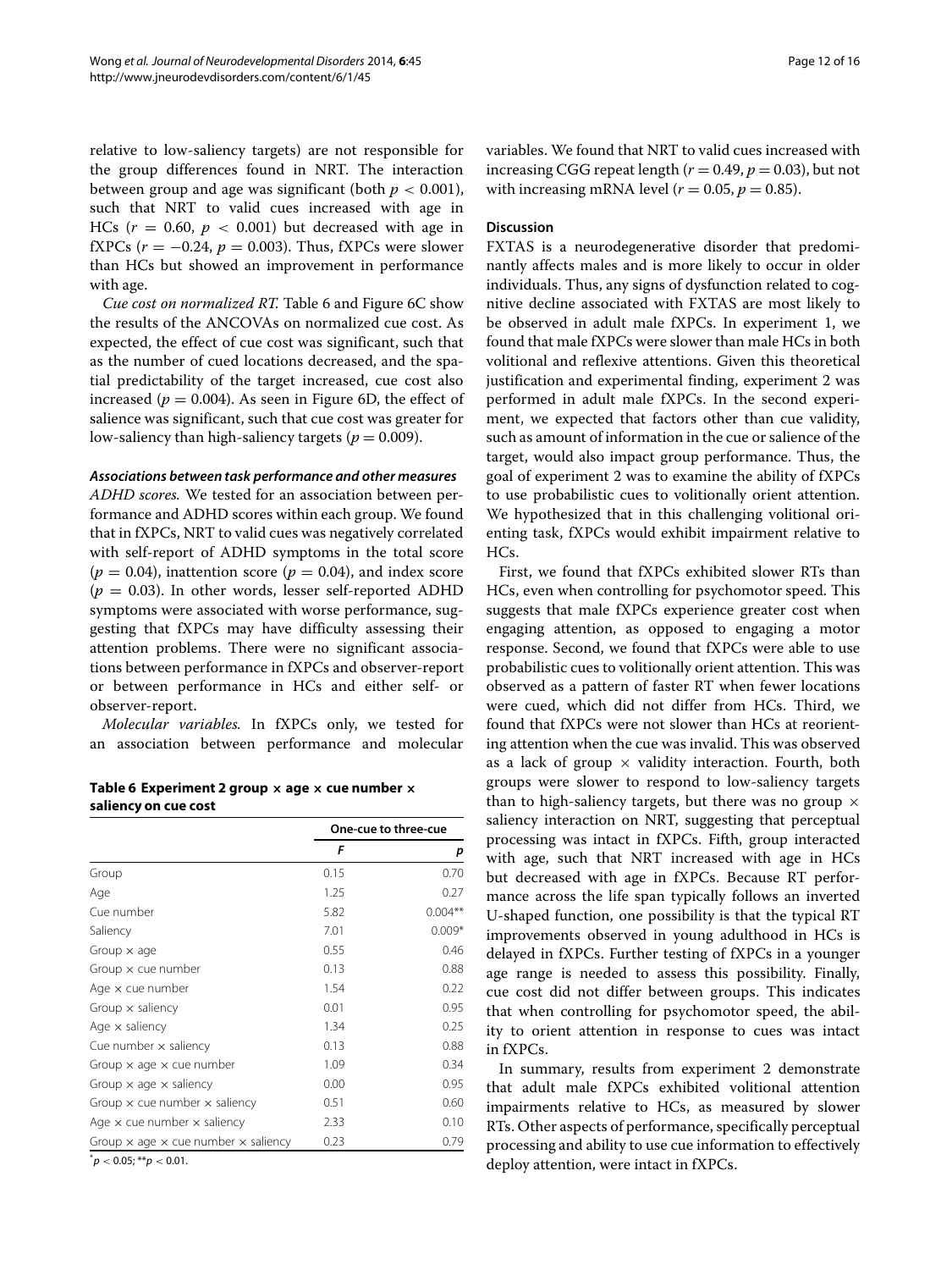#### **Discussion**

#### **Summary of findings**

Several broad domains have been implicated as core systems of dysfunction in fXPCs: perceptual processing of spatial information, orienting of attention to space, inhibiting attention to irrelevant distractors, or using visual representations to plan and execute movements. However, studying these functions in isolation makes it difficult to identify the root cause of dysfunction, if there is one. For example, fXPCs might perform poorly on an executive function task only because spatial stimuli are used, and fXPCs take longer to perceptually process spatial information. We aimed to better specify the fXPC phenotype by determining whether orienting of visual attention is dysfunctional in fXPCs asymptomatic for FXTAS.

In experiment 1, we tested whether fXPCs were able to effectively deploy volitional and reflexive shifts in attention. We compared fXPCs who were men, women, boys, or girls to HCs. We observed a similar pattern of results whether or not we controlled for psychomotor speed. We found that: (1) typically developing children exhibited slower NRTs than adults in the exogenous condition but did not differ in cost; (2) children who were fXPCs did not differ from HC children either in NRT or cue cost in either cue condition; (3) male fXPCs were slower than male HCs, while female fXPCs did not differ from female HCs; and (4) boys who were fXPCs were not significantly more affected than men who were fXPCs.

In experiment 2, we tested whether men who were fXPCs exhibited intact endogenous cue performance when cues could orient attention to multiple locations and when targets were perceptually easy or difficult to detect. We found that: (1) fXPCs were slower than HCs, even after controlling for psychomotor speed; (2) fXPCs exhibited an intact ability to use probabilistic information within cues to orient attention; (3) fXPCs exhibited an intact ability to effectively reorient attention when the cue was invalid; (4) fXPCs exhibited intact perceptual processing of targets; and (5) NRT increased with age in HCs but decreased with age in fXPCs.

#### **Implications**

Both these experiments indicated that male fXPCs produced slower responses than HCs on a range of attentional functions, even when controlling for psychomotor speed. However, orienting of attention, assessed as the validity effect, was intact in fXPCs. Together, these two results suggest that fXPCs exhibited a specific impairment in allocating spatial attention. This may be due to increased time required to interpret the information in the cue (i.e., "this cue means the target will appear over here"), which is distinct from simply viewing a non-informative stimulus (i.e., "press a button whenever something appears"). Because fXPCs, like HCs, exhibited faster RTs to more informative cues, we conclude that once a cue is processed, fXPCs are able to use that information to modulate their behavior.

Bottom-up processing was differentially assessed across the two experiments. In experiment 1, the bottom-up process was reflexive orienting or the ability to shift attention in response to exogenous cues. In experiment 2, the bottom-up process was perceptual processing or the ability to detect high-saliency targets faster than lowsaliency targets. Interestingly, adult fXPCs were found to be impaired in the former, but not the latter. This differential finding suggests that ease of detection of external stimuli is intact in fXPCs, but that the ability to then shift attention to those stimuli is slower in fXPCs than HCs.

These results are consistent with the previous findings in fXPCs. The M pathway is involved in functions such as spatial vision, which is critical for orienting of spatial attention. Tasks biased towards demands on the M pathway, using psychophysical measures of sensitivity to biological and mechanical motion [\[12-](#page-14-11)[14\]](#page-14-12) were sensitive to a specific M pathway impairment in fXPCs. Additionally, M pathway function in healthy controls, who lack the premutation, relates to FMRP expression [\[15\]](#page-14-13). This relationship provides a potential biological basis for observed differences between groups. Of note, our finding that fXPCs exhibited increased cost in engaging spatial attention does not necessarily implicate M pathway involvement in fXPCs but rather is consistent with that model. Specifically, high- and low-saliency targets were not designed to be biased toward M pathway processing, and we did not observe group differences in perceptual processing of targets. Meanwhile, our stimuli were visual and spatial in nature, characteristics which are biased toward M pathway processing, and we observed group differences in RTs to these stimuli.

Our finding of a group effect in both adult males and females indicates that attention orienting is impaired in fXPCs both sexes. This indicates that, at least in this cognitive domain, the second, unaffected X chromosome in females is insufficient to exert protective effects. Because we did not observe volitional attention impairment in men who were fXPCs in experiment 1, but we did observe an impairment in experiment 2, we conclude that sufficiently challenging tasks are required to detect subtle cognitive impairment in fXPCs.

We found that children who were fXPCs performed similarly to HCs. This may be because the small sample size we were able to recruit was insufficient to detect subtle group differences. Alternatively, this may reflect that the maturation of attention systems is largely intact in fXPCs but follows an atypical trajectory in fXPCs. The group  $\times$  age interaction in experiment 2 suggests the importance of considering potentially nonlinear effects of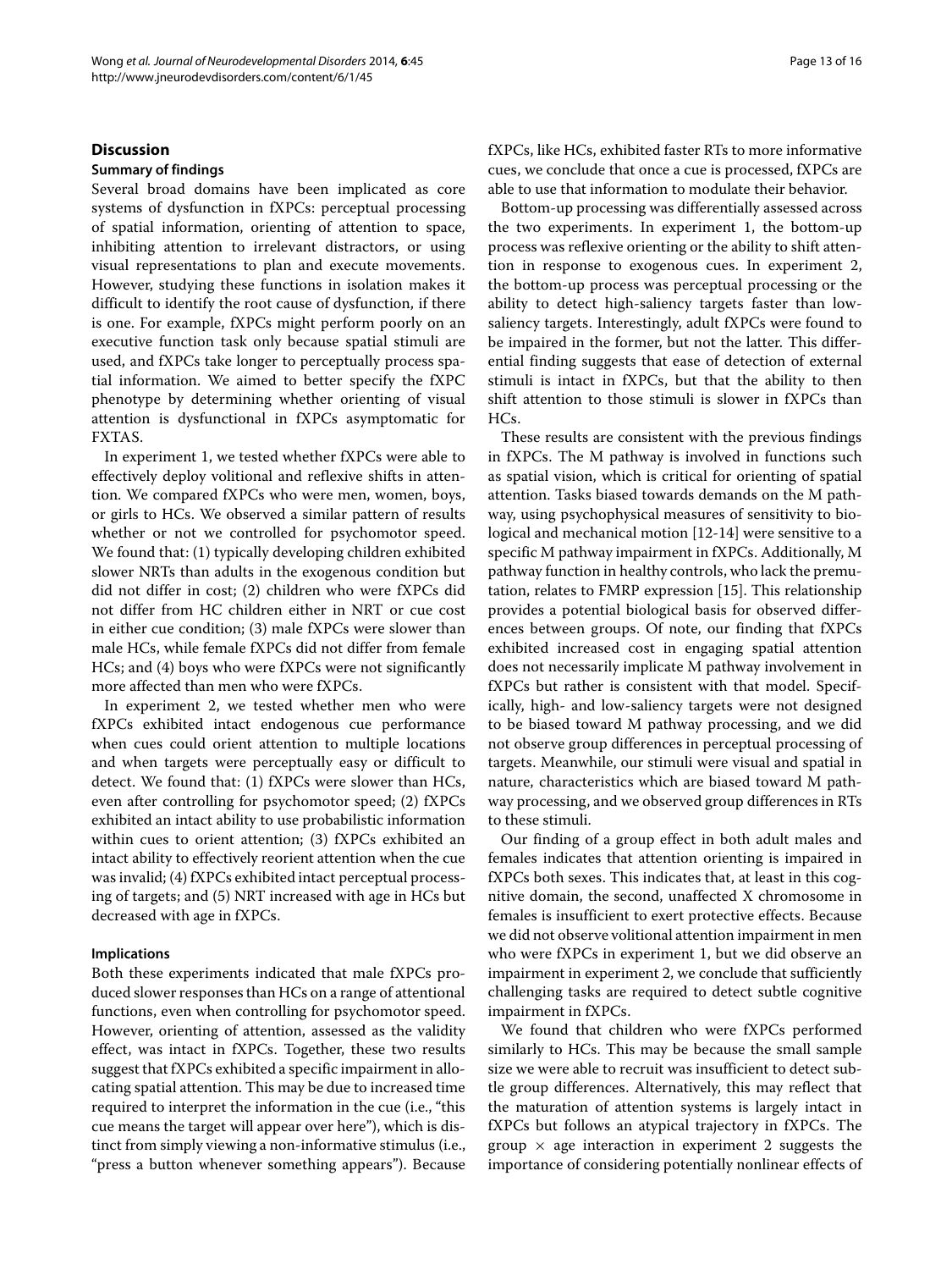age, and whether the effects of the premutation are best modeled via neurodevelopmental or neurodegenerative processes.

#### **Limitations**

Interpretations of the results of these experiments are limited in several ways. Our first limitation has to do with sample size. Not all men who completed experiment 1 also completed experiment 2. This is because we used our preliminary results from experiment 1 to design experiment 2. Thus, while we draw conclusions on results common to both experiments, we acknowledge that experiment 2 has a smaller sample size. Additionally, the groups of children have relatively small sample size. This was due to difficulty in identifying and recruiting children who were fXPCs. Because there are very few studies of children who are fXPCs, this is likely a common difficulty and must be addressed with more advanced recruiting techniques to produce larger sample sizes. Meanwhile, our inclusion of both children and adult fXPCs, and inclusion of age as a factor in our analyses, is a strength of our study.

Second, although we draw conclusions about the development of the ability to orient attention across age, this was a cross-sectional study. Longitudinal studies are needed to demonstrate whether our findings accurately represent the proposed developmental trajectory.

Third, we did not control for the use of overt or covert attention to complete the tasks. Although the participants were instructed to remain fixated on the center, we could not and did not exclude trials in which eye movements were made. This is a limitation of many behavioral studies of attention, and we do not know how our results might differ if we were to exclude trials with eye movements toward the target. Despite this limitation, tasks from both experiments 1 and 2 have been used in the previous studies and produced predictable results [\[40](#page-15-3)[,42\]](#page-15-5). Given the current literature, we feel there is insufficient evidence to predict that fXPCs would exhibit a specific impairment in either overt or covert attention.

Fourth, although the tasks used in experiments 1 and 2 test similar domains, they differ in several respects. While these differences made the second task more challenging and sensitive to group differences, they also limit the extent to which we can interpret and generalize results across experiments.

Finally, an impairment in some other domain might underlie our finding of impaired orienting of visual attention. For example, fXPCs might exhibit impairments in priming more generally, which is not specific to the spatial domain. One study found that the N400 repetition effect, an event-related brain potential which is thought to reflect semantic priming or other implicit memory processes, was reduced in size in adults with FXTAS [\[49\]](#page-15-10). However, the participants in our sample were asymptomatic for FXTAS, and we do not know if fXPCs asymptomatic for FXTAS would also exhibit a reduction in the N400 repetition effect. We can identify no other studies of priming in fXPCs, so further research is needed to clarify whether altered priming might explain our pattern of results. Future visual cueing studies using only centrally presented stimuli would allow for determination of whether spatial orienting is particularly affected in fXPCs.

#### **Conclusions**

By using complementary cueing tasks, we determined whether different aspects of orienting ability were affected in fXPCs asymptomatic for FXTAS. We found that male fXPCs exhibited increased cost in engaging visual spatial attention relative to HCs, measured as longer RT even when controlling for psychomotor speed, and there were no significant differences between children and adults who were fXPCs. This was the case when either a volitional or reflexive shift of attention was required. We also observed that adult male fXPCs did not differ in their ability to use varying amounts of information in cues to differentially modulate their behavior. This pattern of longer RT but intact RT modulation suggests that a core dysfunction in fXPCs is the increased cost to allocate spatial attention to modulate behavior, while perceptual processing and attention orienting are intact. Because inhibitory control dysfunction is often reported in fXPCs, we suggest that to reduce the presence of potentially confounding factors, future tests of inhibitory control might benefit from minimal use of spatial information.

#### **Competing interests**

The authors declare that they have no competing interests.

#### **Authors' contributions**

LMW played a primary role in the experiment design, data analysis, data interpretation, and manuscript preparation. NJG played a primary role in the data analysis, as well as a critical role in interpretation and manuscript preparation. YAM was pivotal in the data collection, in addition to supporting the data interpretation. FT performed the molecular genetics analysis. SMR participated in the design of the study and supported the data interpretation and manuscript preparation. TJS conceived of experiment 1, participated in the design and coordination, and supported the data interpretation and manuscript preparation. All authors read and approved the final manuscript.

#### **Acknowledgements**

This work was supported by the National Institute of Health (NIH) grants: NIA RL1 AG032119, NINDS RL1 NS062412, NIDA TL1 DA024854, and NIMH MH078041. This work was also made possible by a Roadmap Initiative grant (UL1 DE019583) from the National Institute of Dental and Craniofacial Research (NIDCR) in support of the NeuroTherapeutics Research Institute (NTRI) consortium. The NIH had no further role in study design; in the collection, analysis and interpretation of data; in the writing of the report; and in the decision to submit the study for publication. We thank the participants who made this work possible. We also thank the reviewers for their insightful comments, which helped improve this manuscript.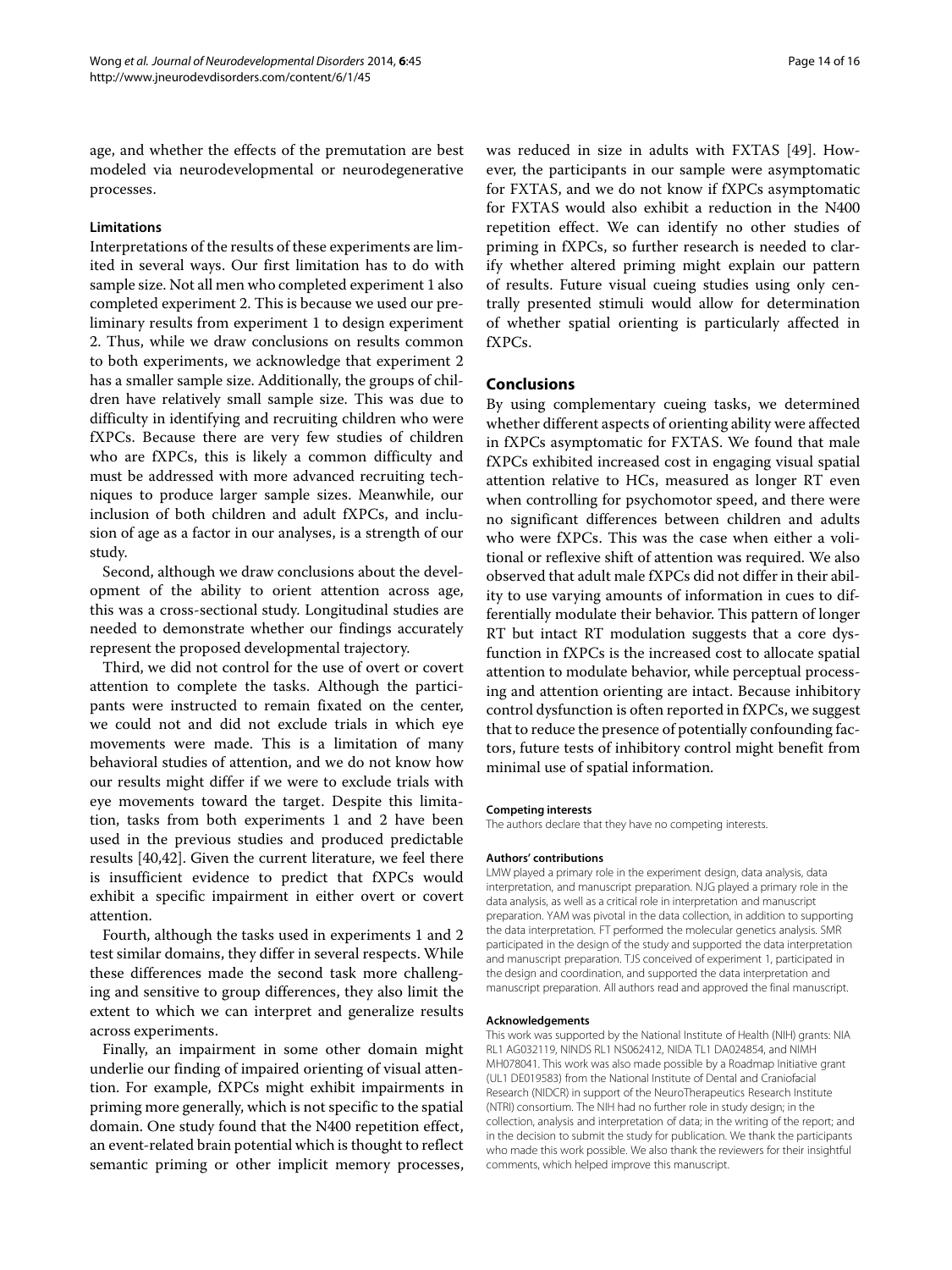#### **Author details**

<sup>1</sup> MIND Institute, University of California, Davis Medical Center, Sacramento, CA 95817, USA. <sup>2</sup> War Related Illness and Injury Study Center, Veterans Affairs Medical Center, Washington, DC 20422, USA. 3Department of Biochemistry and Molecular Medicine, University of California, Davis Medical Center, Sacramento, CA 95817, USA. 4Department of Psychology, University of California, Davis, CA 95616, USA. <sup>5</sup> Center for Mind and Brain, University of California, Davis, CA 95616, USA. <sup>6</sup>Department of Psychiatry and Behavioral Sciences, University of California, Davis Medical Center, Sacramento, CA 95817, USA.

#### Received: 16 December 2013 Accepted: 15 November 2014 Published: 11 December 2014

#### **References**

- <span id="page-14-0"></span>1. Hagerman PJ: **The fragile X prevalence paradox.** *J Med Genet* 2008, **45**(8):498–499.
- <span id="page-14-1"></span>2. Jacquemont S, Farzin F, Hall D, Leehey M, Tassone F, Gane L, Zhang L, Grigsby J, Jardini T, Lewin F, Berry-Kravis E, Hagerman PJ, Hagerman RJ: **Aging in individuals with the FMR1 mutation.** *Am J Intellect Dev Disabil* 2004, **109**(2):154–164.
- <span id="page-14-2"></span>3. Hagerman RJ, Leehey M, Heinrichs W, Tassone F, Wilson R, Hills J, Grigsby J, Gage B, Hagerman PJ: **Intention tremor, parkinsonism, and generalized brain atrophy in male carriers of fragile X.** *Neurology* 2001, **57**(1):127–130.
- <span id="page-14-3"></span>Tassone F, Adams J, Berry-Kravis EM, Cohen SS, Brusco A, Leehey MA, Li L, Hagerman RJ, Hagerman PJ: **CGG repeat length correlates with age of onset of motor signs of the fragile X-associated tremor/ataxia syndrome (FXTAS).** *Am J Med Genet Part A* 2007, **144B**(4):566–569.
- <span id="page-14-4"></span>Leehey MA, Berry-Kravis E, Goetz CG, Zhang L, Hall DA, Li L, Rice CD, Lara R, Coaswell J, Reynolds A, Gane L, Jacquemont S, Tassone F, Grigsby J, Hagerman RJ, Hagerman PJ: **FMR1 CGG repeat length predicts motor dysfunction in premutation carriers.** *Neurology* 2008, **70**(16 Pt 2):1397–1402.
- <span id="page-14-5"></span>6. Grigsby J, Brega AG, Engle K, Leehey MA, Hagerman RJ, Tassone F, Hessl D, Hagerman PJ, Cogswell JB, Bennett RE, Cook K, Hall DA, Bounds LS, Paulich MJ, Reynolds A: **Cognitive profile of fragile X premutation carriers with and without fragile X-associated tremor/ataxia syndrome.** *Neuropsychology* 2008, **22**(1):48–60.
- <span id="page-14-6"></span>7. Aguilar D, Sigford KE, Soontarapornchai K, Nguyen DV, Adams PE, Yuhas JM, Tassone F, Hagerman PJ, Hagerman RJ: **A quantitative assessment of tremor and ataxia in FMR1 premutation carriers using CATSYS.** *Am J Med Genet Part A* 2008, **146A**(5):629–635.
- <span id="page-14-7"></span>8. Narcisa V, Aguilar D, Nguyen DV, Campos L, Brodovsky J, White S, Adams P, Tassone F, Hagerman PJ, Hagerman RJ: **A quantitative assessment of tremor and ataxia in female FMR1 premutation carriers using CATSYS.** *Curr Gerontol Geriatr Res* 2011, **2011**(5):484713.
- <span id="page-14-8"></span>9. Hunsaker MR, von Leden RE, Ta BT, Goodrich-Hunsaker NJ, Arque G, Kim K, Willemsen R, Berman RF: **Motor deficits on a ladder rung task in male and female adolescent and adult CGG knock-in mice.** *Behavioural Brain Res* 2011, **222**(1):117–121.
- <span id="page-14-9"></span>10. Diep A. A, Hunsaker MR, Kwock R, Kim K, Willemsen R, Berman RF: **Female CGG knock-in mice modeling the fragile X premutation are impaired on a skilled forelimb reaching task.** *Neurobiol Learn Mem* 2012, **97**(2):229–234.
- <span id="page-14-10"></span>11. Zangenehpour S, Cornish KM, Chaudhuri A: **Whole-brain expression analysis of FMRP in adult monkey and its relationship to cognitive deficits in fragile X syndrome.** *Brain Res* 2009, **1264:**76–84.
- <span id="page-14-11"></span>12. Kéri S, Benedek G: **Visual pathway deficit in female fragile X premutation carriers: a potential endophenotype.** *Brain Cogn* 2009, **69**(2):291–295.
- 13. Kéri S, Benedek G: **The perception of biological and mechanical motion in female fragile X premutation carriers.** *Brain Cogn* 2010, **72**(2):197–201.
- <span id="page-14-12"></span>14. Kéri S, Benedek G: **Why is vision impaired in fragile X premutation carriers? The role of fragile X mental retardation protein and potential FMR1 mRNA toxicity.** *Neuroscience* 2012, **206:**183–189.
- <span id="page-14-13"></span>15. Kéri S, Benedek G: **Fragile X protein expression is linked to visual functions in healthy male volunteers.** *Neuroscience* 2011, **192**(C):345–350.
- <span id="page-14-14"></span>16. Goodrich-Hunsaker NJ, Wong LM, Mclennan Y, Tassone F, Harvey D, Rivera SM, Simon TJ: **Adult female fragile X premutation carriers exhibit age-**

#### **and CGG repeat length-related impairments on an attentionally based enumeration task.** *Frontiers Hum Neurosci* 2011, **5:**63.

- 17. Goodrich-Hunsaker NJ, Wong LM, Mclennan Y, Srivastava S, Tassone F, Harvey D, Rivera SM, Simon TJ: **Young adult female fragile X premutation carriers show age- and genetically-modulated cognitive impairments.** *Brain Cogn* 2011, **75**(3):255–260.
- <span id="page-14-24"></span>18. Wong LM, Goodrich-Hunsaker NJ, Mclennan Y, Tassone F, Harvey D, Rivera SM, Simon TJ: **Young adult male carriers of the fragile X premutation exhibit genetically modulated impairments in visuospatial tasks controlled for psychomotor speed.** *J Neurodevelopmental Disorders* 2012, **4**(1):26.
- <span id="page-14-15"></span>19. Hocking D, Kogan CS, Cornish KM: **Selective spatial processing deficits in an at-risk subgroup of the fragile X premutation.** *Brain Cogn* 2012, **79**(1):39–44.
- <span id="page-14-16"></span>20. Lachiewicz AM, Dawson DV, Spiridigliozzi GA, McConkie-Rosell A: **Arithmetic difficulties in females with the fragile X premutation.** *Am J Med Genet Part A* 2006, **140A**(7):665–672.
- <span id="page-14-17"></span>21. Semenza C, Bonollo S, Polli R, Busana C, Pignatti R, Iuculano T, Laverda AM, Priftis K, Murgia A: **Genetics and mathematics FMR1 premutation female carriers.** *Neuropsychologia* 2012, **50**(14):3757–3763.
- <span id="page-14-18"></span>22. Murphy DG, Mentis MJ, Pietrini P, Grady CL, Moore CJ, Horwitz B, Hinton V, Dobkin CS, Schapiro MB, Rapoport SI: **Premutation female carriers of fragile X syndrome: a pilot study on brain anatomy and metabolism.** *J Am Acad Child Adolesc Psychiatry* 1999, **38**(10):1294–1301.
- <span id="page-14-19"></span>23. Battistella G, Niederhauser J, Fornari E, Hippolyte L, Perrin AG, Lesca G, Forzano F, Hagmann P, Vingerhoets FJG, Draganski B, Maeder P, Jacquemont S: **Brain structure in asymptomatic FMR1 premutation carriers at risk for fragile X-associated tremor/ataxia syndrome.** *Neurobiol Aging* 2013, **34**(6):1700–1707.
- <span id="page-14-20"></span>24. Wang J, Hessl D, Hagerman R, Tassone F, Rivera S: **Age-dependent structural connectivity effects in fragile X premutation.** *Arch Neurol* 2012, **69**(4):482–489.
- <span id="page-14-21"></span>25. Hunsaker MR, Wenzel HJ, Willemsen R, Berman RF: **Progressive spatial processing deficits in a mouse model of the fragile X premutation.** *Behav Neurosci* 2009, **123**(6):1315–1324.
- <span id="page-14-22"></span>26. Borthwell RM, Hunsaker MR, Willemsen R, Berman RF: **Spatiotemporal processing deficits in female CGG KI mice modeling the fragile X premutation.** *Behav Brain Res* 2012, **233**(1):29–34.
- <span id="page-14-23"></span>27. Chi MTH, Klahr D: **Span and rate of apprehension in children and adults.** *J Exp Child Psychol* 1975, **19**(3):434–439.
- <span id="page-14-25"></span>28. Loesch DZ, Hay DA, Mulley J: **Transmitting males and carrier females in fragile X–revisited.** *Am J Med Genet Part A* 1994, **51**(4):392–399.
- <span id="page-14-26"></span>29. Sevin M, Kutalik Z, Bergman S, Vercelletto M, Renou P, Lamy E, Vingerhoets FJ, Di Virgilio G, Boisseau P, Bezieau S, Pasquier L, Rival J-M, Beckmann JS, Damier P, Jacquemont S: **Penetrance of marked cognitive impairment in older male carriers of the FMR1 gene premutation.** *J Med Genet* 2009, **46**(12):818–824.
- <span id="page-14-27"></span>30. Brega AG, Goodrich G, Bennett RE, Hessl D, Engle K, Leehey MA, Bounds LS, Paulich MJ, Hagerman RJ, Hagerman PJ, Cogswell JB, Tassone F, Reynolds A, Kooken R, Kenny M, Grigsby J: **The primary cognitive deficit among males with fragile X-associated tremor/ataxia syndrome (FXTAS) is a dysexecutive syndrome.** *J Clin Exp Neuropsychol* 2008, **30**(8):853–869.
- 31. Cornish K, Hocking D, Moss S: **Selective executive markers of at-risk profiles associated with the fragile X premutation.** *Neurology* 2011, **77**(7):618–622.
- 32. Cornish K, Kogan CS, Li L, Turk J, Jacquemont S, Hagerman RJ: **Lifespan changes in working memory in fragile X premutation males.** *Brain Cogn* 2009, **69**(3):551–558.
- <span id="page-14-28"></span>33. Grigsby J, Brega AG, Leehey MA, Goodrich GK, Jacquemont S, Loesch DZ, Cogswell JB, Epstein J, Wilson R, Jardini T, Gould E, Bennett RE, Hessl D, Cohen S, Cook K, Tassone F, Hagerman PJ, Hagerman RJ: **Impairment of executive cognitive functioning in males with fragile X-associated tremor/ataxia syndrome.** *Mov Disord* 2007, **22**(5):645–650.
- <span id="page-14-29"></span>34. Shelton AL, Cornish K, Kraan C, Georgiou-Karistianis N, Metcalfe SA, Bradshaw JL, Hocking DR, Archibald AD, Cohen J, Trollor JN, Fielding J: **Brain Cogn.** *Brain Cogn* 2014, **85**(C):201–208.
- <span id="page-14-30"></span>35. Ristic J, Kingstone A: **Rethinking attentional development: reflexive and volitional orienting in children and adults.** *Dev Sci* 2009, **12**(2):289–296.
- <span id="page-14-31"></span>36. Tassone F, Pan R, Amiri K, Taylor A. K, Hagerman P. J: **A rapid polymerase chain reaction-based screening method for identification of all**